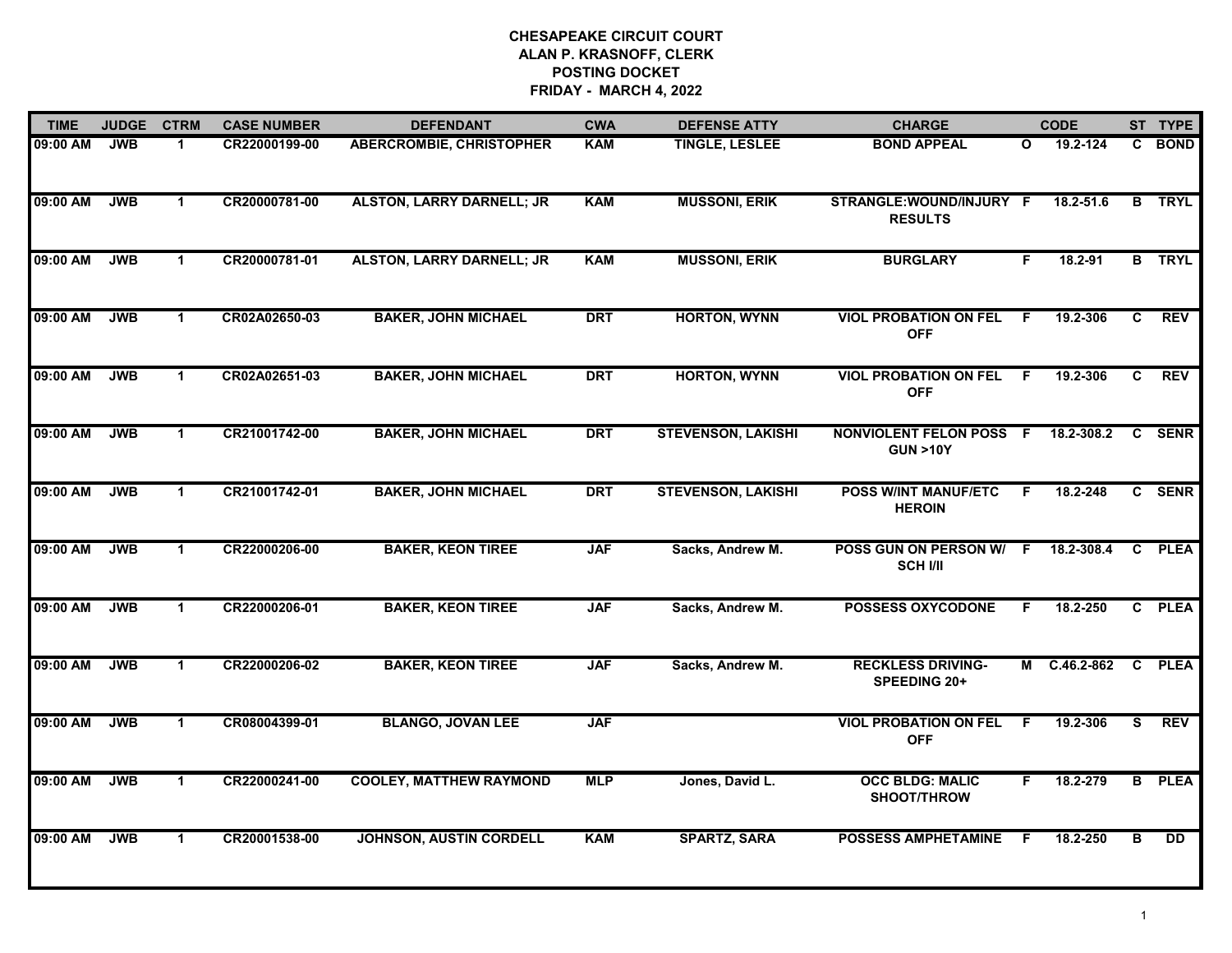| <b>TIME</b> | <b>JUDGE</b> | <b>CTRM</b>          | <b>CASE NUMBER</b> | <b>DEFENDANT</b>          | <b>CWA</b> | <b>DEFENSE ATTY</b>        | <b>CHARGE</b>                                       |    | <b>CODE</b> |              | ST TYPE     |
|-------------|--------------|----------------------|--------------------|---------------------------|------------|----------------------------|-----------------------------------------------------|----|-------------|--------------|-------------|
| 09:00 AM    | <b>JWB</b>   | $\mathbf 1$          | CR21001445-00      | <b>MOORE, CHARLES; IV</b> | <b>BKF</b> | Black, Hugh E.; III        | <b>ENTER STRUC TO COMMIT F</b><br>A&B ETC.          |    | 18.2-91     | C            | <b>TRYL</b> |
| 09:00 AM    | <b>JWB</b>   | $\mathbf 1$          | CR21001445-01      | <b>MOORE, CHARLES; IV</b> | <b>BKF</b> | Black, Hugh E.; III        | <b>POSSESSION OF BURGLARY F</b><br><b>TOOLS</b>     |    | 18.2-94     |              | C TRYL      |
| 09:00 AM    | <b>JWB</b>   | $\mathbf{1}$         | CR21001445-02      | <b>MOORE, CHARLES; IV</b> | <b>BKF</b> | Black, Hugh E.; III        | <b>DESTRUCT PROP W/INTENT F</b><br>$>= $1000$       |    | 18.2-137    |              | C TRYL      |
| 09:00 AM    | <b>JWB</b>   | $\mathbf 1$          | CR21001445-03      | <b>MOORE, CHARLES; IV</b> | <b>BKF</b> | Black, Hugh E.; III        | <b>DESTRUCT PROP W/INTENT F</b><br>$>= $1000$       |    | 18.2-137    | $\mathbf{c}$ | <b>TRYL</b> |
| 09:00 AM    | <b>JWB</b>   | $\mathbf 1$          | CR21001445-04      | <b>MOORE, CHARLES; IV</b> | <b>BKF</b> | Black, Hugh E.; III        | <b>GRND LARCENY: &gt;=\$1000</b><br><b>NOT PERS</b> | F. | 18.2-95     |              | C TRYL      |
| 09:00 AM    | <b>JWB</b>   | $\mathbf{1}$         | CR18000715-00      | <b>RAY, MARK MAURICE</b>  | <b>BKF</b> | <b>WENTWORTH, RACHEL E</b> | <b>BREAK &amp; ENTER</b>                            | F. | 18.2-91     |              | C MOPT      |
| 09:00 AM    | <b>JWB</b>   | $\blacktriangleleft$ | CR18000715-01      | <b>RAY, MARK MAURICE</b>  | <b>BKF</b> | <b>WENTWORTH, RACHEL E</b> | <b>DAMAGE PROP W/INTENT</b>                         | М  | 18.2-137    | C            | <b>MOPT</b> |
| 09:00 AM    | <b>JWB</b>   | $\mathbf 1$          | CR18000715-02      | <b>RAY, MARK MAURICE</b>  | <b>BKF</b> | <b>WENTWORTH, RACHEL E</b> | <b>PETIT LARCENY</b>                                | M  | 18.2-96     |              | C MOPT      |
| 09:00 AM    | <b>JWB</b>   | $\mathbf{1}$         | CR18000715-03      | <b>RAY, MARK MAURICE</b>  | <b>BKF</b> | <b>WENTWORTH, RACHEL E</b> | <b>BREAK &amp; ENTER</b>                            | F. | $18.2 - 91$ |              | C MOPT      |
| 09:00 AM    | <b>JWB</b>   | $\mathbf{1}$         | CR18000715-04      | <b>RAY, MARK MAURICE</b>  | <b>BKF</b> | <b>WENTWORTH, RACHEL E</b> | <b>DAMAGE PROP W/INTENT</b>                         | М  | 18.2-137    |              | C MOPT      |
| 09:00 AM    | <b>JWB</b>   | $\mathbf 1$          | CR18000715-05      | <b>RAY, MARK MAURICE</b>  | <b>BKF</b> | <b>WENTWORTH, RACHEL E</b> | <b>PETIT LARCENY; 1ST</b>                           | м  | 18.2-96     |              | C MOPT      |
| 09:00 AM    | <b>JWB</b>   | $\mathbf{1}$         | CR18000715-06      | <b>RAY, MARK MAURICE</b>  | <b>BKF</b> | <b>WENTWORTH, RACHEL E</b> | <b>ENTER BUILDING INT TO</b><br>A&B                 | F. | 18.2-91     | C.           | <b>MOPT</b> |
| 09:00 AM    | <b>JWB</b>   | $\mathbf{1}$         | CR18000715-07      | <b>RAY, MARK MAURICE</b>  | <b>BKF</b> | <b>WENTWORTH, RACHEL E</b> | <b>INTENTIONAL DAMAGE</b>                           | F  | 18.2-137    |              | C MOPT      |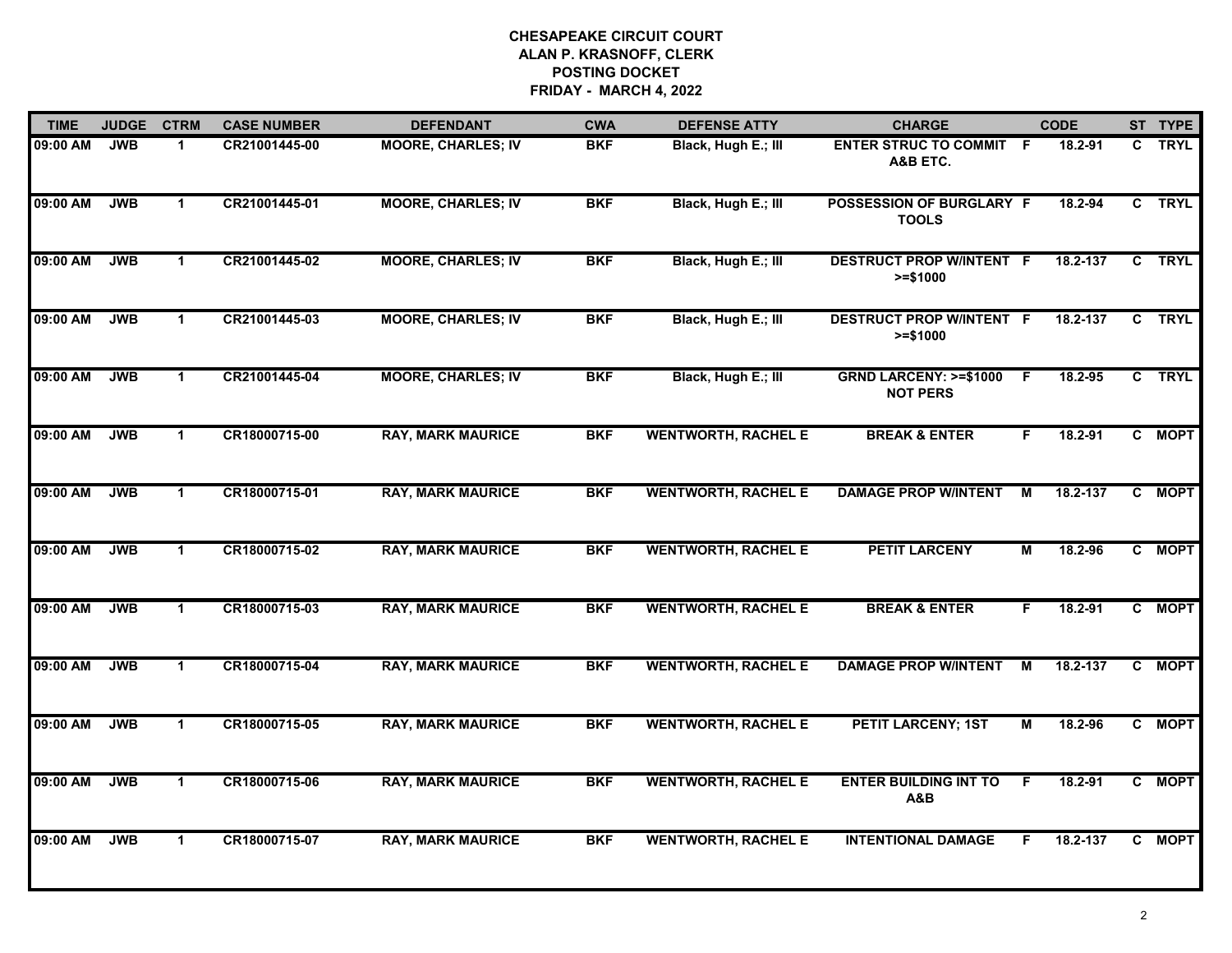| <b>TIME</b> | <b>JUDGE</b> | <b>CTRM</b>          | <b>CASE NUMBER</b> | <b>DEFENDANT</b>                                | <b>CWA</b> | <b>DEFENSE ATTY</b>           | <b>CHARGE</b>                                                     |              | <b>CODE</b> |    | ST TYPE       |
|-------------|--------------|----------------------|--------------------|-------------------------------------------------|------------|-------------------------------|-------------------------------------------------------------------|--------------|-------------|----|---------------|
| 09:00 AM    | <b>JWB</b>   | $\blacktriangleleft$ | CR18000715-08      | <b>RAY, MARK MAURICE</b>                        | <b>BKF</b> | <b>WENTWORTH, RACHEL E</b>    | PETIT LARCENY 1ST<br><b>OFFENSE</b>                               | М            | 18.2-96     | C. | <b>MOPT</b>   |
| 09:00 AM    | JWB          | $\mathbf{1}$         | CR18000715-09      | <b>RAY, MARK MAURICE</b>                        | <b>BKF</b> | <b>WENTWORTH, RACHEL E</b>    | <b>DESTRUCT PROP W/INTENT M</b><br>$<$ \$1000                     |              | 18.2-137    | C. | <b>MOPT</b>   |
| 09:00 AM    | <b>JWB</b>   | $\mathbf 1$          | CR21001811-00      | <b>TURPIN, DEBRA JEAN</b>                       | <b>BKF</b> | <b>SHANNON, KRISTEN M</b>     | <b>OBTAIN MONEY FALSE</b><br><b>PRET &gt;=\$500</b>               | F.           | 18.2-178    | B  | <b>PLEA</b>   |
| 09:00 AM    | <b>JWB</b>   | $\mathbf 1$          | CR12000275-02      | <b>WATKINS, NIKITA KASHAWN</b>                  | <b>EEM</b> | Sacks, Andrew M.              | <b>PROB VIOL (3RD OFF</b><br><b>CONCEALMENT</b>                   | F.           | 19.2-306    | в  | <b>REV</b>    |
| 09:00 AM    | <b>JWB</b>   | $\mathbf 1$          | CR12000275-03      | <b>WATKINS, NIKITA KASHAWN</b>                  | <b>EEM</b> | <b>HAZELL, LAMONTE R</b>      | <b>FAIL TO APPEAR</b>                                             | M            | 18.2-456    | C. | CAP           |
| 09:00 AM    | <b>JWB</b>   | $\mathbf{1}$         | CR21001606-00      | <b>WILLIAMS, ITALYAH DESTINIE YVO</b>           | <b>BKF</b> |                               | HOLDER, WILLIAM JOSHUA ELUDE/DISREGARD POLICE- F<br><b>FELONY</b> |              | 46.2-817(B) | B  | <b>PLEA</b>   |
| 09:00 AM    | <b>JWB</b>   | $\mathbf{1}$         | CR21001606-01      | <b>WILLIAMS, ITALYAH DESTINIE YVO</b>           | <b>BKF</b> | <b>HOLDER, WILLIAM JOSHUA</b> | <b>DRIVE WHILE LICENSE</b><br><b>REV/SUSP</b>                     | М            | B.46.2-301  | B  | <b>PLEA</b>   |
| 09:00 AM    | <b>JWB</b>   | $\mathbf{1}$         | CR21001606-02      | <b>WILLIAMS, ITALYAH DESTINIE YVO</b>           | <b>BKF</b> | <b>HOLDER, WILLIAM JOSHUA</b> | <b>SPEED 20MPH+ OVER LIMIT</b>                                    | M            | C.46.2-862  | B  | <b>PLEA</b>   |
| 09:00 AM    | <b>JWB</b>   | $\mathbf 1$          | CR20001014-00      | <b>WILSON, EDWARD FREDERICK</b><br><b>SANFO</b> | <b>BKF</b> | HOLDER, WILLIAM JOSHUA        | <b>GRAND LARCENY</b>                                              | F.           | 18.2-103    |    | <b>B</b> TRYL |
| 09:00 AM    | <b>JWB</b>   | $\blacktriangleleft$ | CR22000273-00      | <b>WRIGHT, PAUL A</b>                           | <b>BKF</b> | <b>BEALE, J BURKHARDT</b>     | <b>BOND APPEAL</b>                                                | $\mathbf{o}$ | 19.2-124    |    | C BOND        |
| 09:00 AM    | <b>JWB</b>   | $\mathbf 1$          | CR06A04182-03      | <b>WROTEN, JENNIFER ELIZABETH</b>               | <b>BKF</b> | <b>HORTON, WYNN</b>           | <b>VIOL PROBATION ON FEL</b><br><b>OFF</b>                        | -F           | 19.2-306    | в  | <b>REV</b>    |
| 09:00 AM    | <b>JWB</b>   | $\mathbf{1}$         | CR06A04184-03      | <b>WROTEN, JENNIFER ELIZABETH</b>               | <b>BKF</b> | <b>HORTON, WYNN</b>           | <b>VIOL PROBATION ON FEL</b><br><b>OFF</b>                        | -F           | 19.2-306    | в  | <b>REV</b>    |
| 09:00 AM    | <b>JWB</b>   | $\mathbf 1$          | CR06A04212-03      | <b>WROTEN, JENNIFER ELIZABETH</b>               | <b>BKF</b> | <b>HORTON, WYNN</b>           | <b>VIOL PROBATION ON FEL</b><br><b>OFF</b>                        | -F           | 19.2-306    | в  | <b>REV</b>    |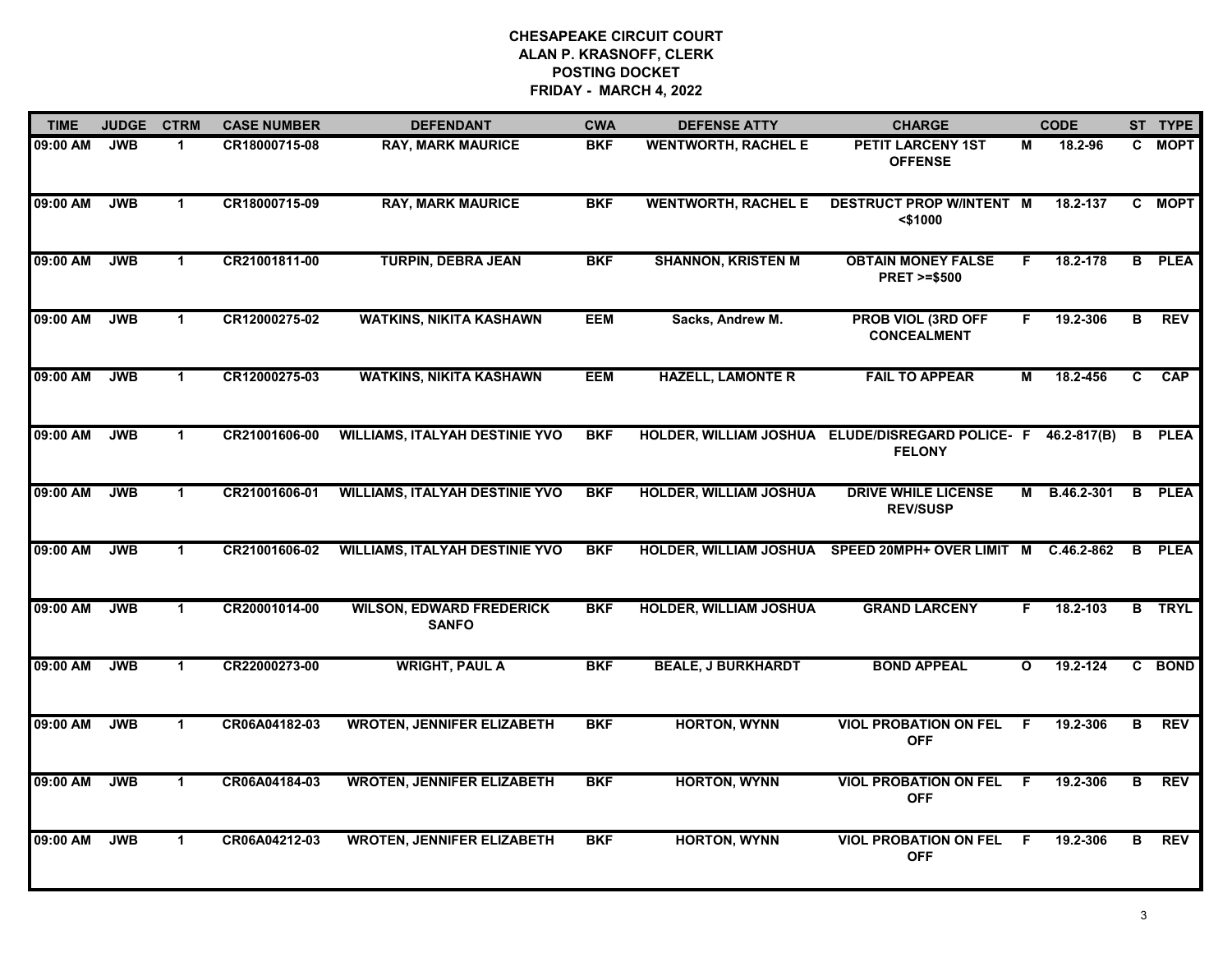| <b>TIME</b> | <b>JUDGE</b> | <b>CTRM</b>    | <b>CASE NUMBER</b> | <b>DEFENDANT</b>                 | <b>CWA</b> | <b>DEFENSE ATTY</b>           | <b>CHARGE</b>                                     |              | <b>CODE</b>        |    | ST TYPE       |
|-------------|--------------|----------------|--------------------|----------------------------------|------------|-------------------------------|---------------------------------------------------|--------------|--------------------|----|---------------|
| 09:00 AM    | <b>RGM</b>   | 3              | CR20000373-00      | <b>ANGLERO, JOSE L</b>           | <b>DRT</b> |                               | <b>POSSESSION OF</b><br><b>MARIJUANA</b>          |              | $M = 18.2 - 250.1$ | S. | <b>UA</b>     |
| 09:00 AM    | RGM          | 3              | CR21001748-00      | <b>BANKS, ALFONSO MCCURTIS</b>   | <b>MLK</b> | <b>DORSK, CHAD G</b>          | FLSE STMT ON CRIM HIST<br><b>CONSENT</b>          |              | $F$ 18.2-308.2:2 B |    | <b>PLEA</b>   |
| 09:00 AM    | <b>RGM</b>   | 3              | CR21000635-00      | <b>BIVENS, MARQUIS RAMON</b>     | <b>SPP</b> | <b>ROOTS, SONJA WEAVER</b>    | <b>ASSAULT &amp; BATTERY-FAM</b><br><b>MEMBER</b> | M            | 18.2-57.2          | B  | <b>PLEA</b>   |
| 09:00 AM    | <b>RGM</b>   | 3              | CR22000135-00      | <b>BOYD, TRAMEL DOUGLAS</b>      | <b>EEM</b> | Jones, David L.               | <b>BOND APPEAL</b>                                | $\mathbf{o}$ | 19.2-124           | C. | <b>BOND</b>   |
| 09:00 AM    | <b>RGM</b>   | $\overline{3}$ | CR18000598-02      | <b>COLEMAN, JESSICA ERIN</b>     | <b>EEM</b> | Sacks, Andrew M.              | <b>VIOL GOOD BEHAV ON MISD M</b><br><b>OFF</b>    |              | 19.2-306           | B  | <b>REV</b>    |
| 09:00 AM    | <b>RGM</b>   | 3              | CR18000598-03      | <b>COLEMAN, JESSICA ERIN</b>     | <b>EEM</b> | Sacks, Andrew M.              | VIOL GOOD BEHAV ON MISD M<br><b>OFF</b>           |              | 19.2-306           | B  | <b>REV</b>    |
| 09:00 AM    | <b>RGM</b>   | $\overline{3}$ | CR21000022-00      | <b>COPELAND, TAYLOR MICHELLE</b> | <b>AEP</b> | <b>HOLDER, WILLIAM JOSHUA</b> | <b>POSSESS HEROIN</b>                             | F.           | 18.2-250           |    | <b>B</b> PLEA |
| 09:00 AM    | <b>RGM</b>   | $\mathbf{3}$   | CR21000022-01      | <b>COPELAND, TAYLOR MICHELLE</b> | <b>AEP</b> | HOLDER, WILLIAM JOSHUA        | <b>POSSESS COCAINE</b>                            | F.           | 18.2-250           |    | <b>B</b> PLEA |
| 09:00 AM    | <b>RGM</b>   | 3              | CR22000098-00      | <b>CRUMPLER, RONALD KEITH</b>    | <b>DRT</b> | Jones, David L.               | <b>ASSAULT &amp; BATTERY</b>                      | М            | 18.2-57            |    | <b>B</b> TRYL |
| 09:00 AM    | <b>RGM</b>   | 3              | CR21000633-00      | <b>HARRIS, BRIAN DWAYNE</b>      | <b>TGU</b> | <b>BRUCH, GEORGE W</b>        | <b>COMPUTER SOLICIATION OF F</b><br><b>MINOR</b>  |              | 18.2-374.3         |    | <b>B</b> SENR |
| 09:00 AM    | <b>RGM</b>   | 3              | CR21001701-00      | <b>LOZANO, KARLA DENISE</b>      | <b>MLK</b> | <b>WALL, LUCILLE</b>          | <b>SHOPLFT:ALTER</b><br>PRICE<\$1000(3RD)         | F.           | 18.2-103           |    | <b>B</b> PLEA |
| 09:00 AM    | <b>RGM</b>   | $3^{\circ}$    | CR21001701-01      | <b>LOZANO, KARLA DENISE</b>      | <b>MLK</b> |                               | <b>FTA-PLEA</b>                                   |              | $M$ 18.2-456(6)    |    | C PLEA        |
| 09:00 AM    | <b>RGM</b>   | 3              | CR19001013-00      | <b>MCQUINN, ALEX ISIAH</b>       | <b>SPP</b> | <b>CHAPMAN, NATHAN A</b>      | <b>UNLAWFUL WOUNDING</b>                          | F.           | 18.2-51            |    | <b>B</b> SENR |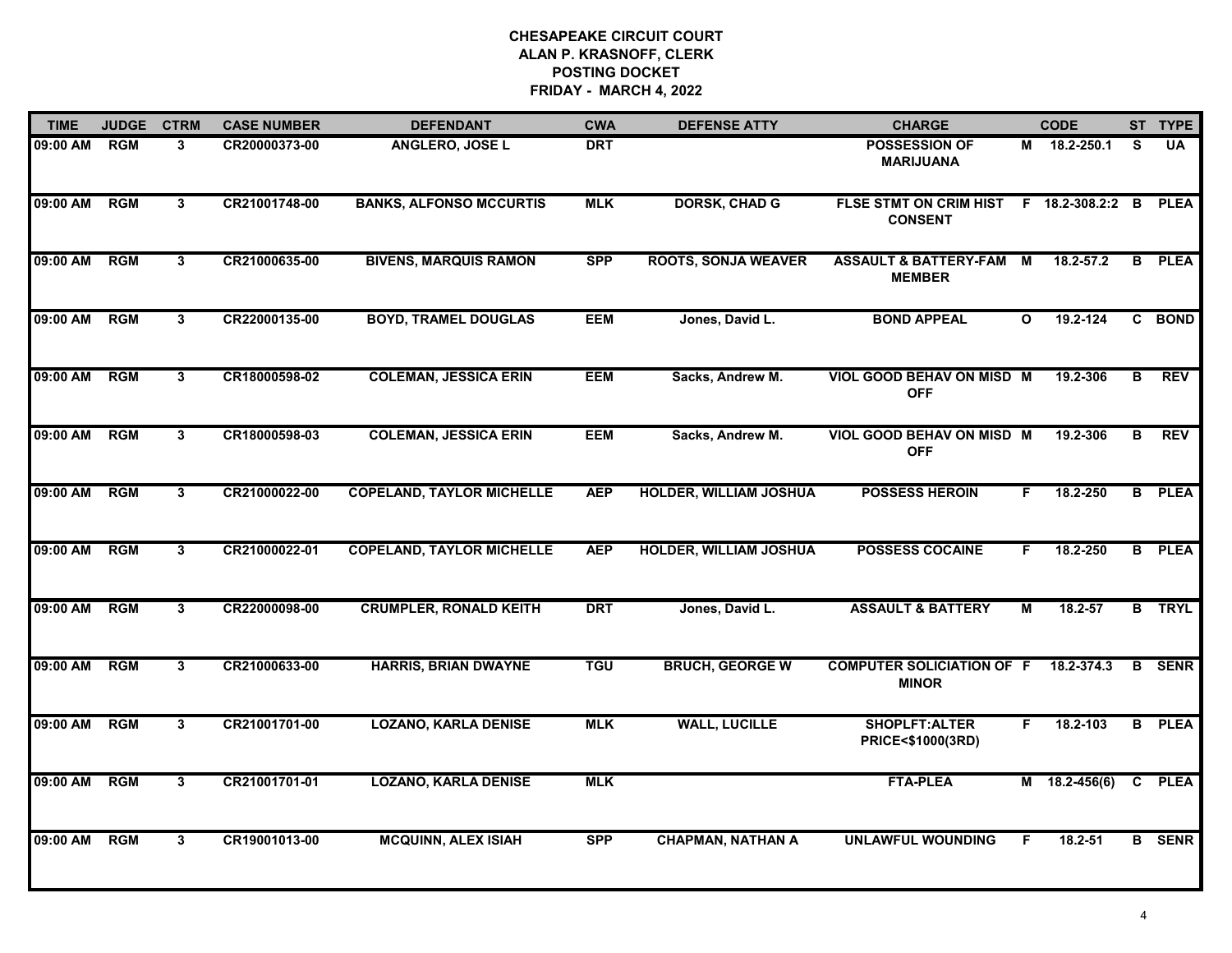| <b>TIME</b>  | <b>JUDGE</b> | <b>CTRM</b>    | <b>CASE NUMBER</b> | <b>DEFENDANT</b>                 | <b>CWA</b> | <b>DEFENSE ATTY</b>          | <b>CHARGE</b>                                     |     | <b>CODE</b> |          | ST TYPE     |
|--------------|--------------|----------------|--------------------|----------------------------------|------------|------------------------------|---------------------------------------------------|-----|-------------|----------|-------------|
| 09:00 AM     | <b>RGM</b>   | 3              | CR21000880-03      | <b>MORRISETTE, ASHLEY ARLENE</b> | <b>MLK</b> | <b>STEVENSON, LAKISHI</b>    | <b>VIOL PROBATION ON FEL</b><br><b>OFF</b>        | - F | 19.2-306    | C.       | <b>REV</b>  |
| 09:00 AM     | RGM          | 3              | CR18002215-00      | PERRY, WILLIAM ANDERSON          | <b>DRT</b> | Sprinkle, J. Wayne           | <b>ASSAULT: FAMILY MEMBER M</b>                   |     | 18.2-57.2   | S.       | <b>TRYL</b> |
| 09:00 AM     | <b>RGM</b>   | 3 <sup>1</sup> | CR18002215-01      | PERRY, WILLIAM ANDERSON          | <b>DRT</b> | Sprinkle, J. Wayne           | <b>FTA-ADATS</b>                                  | М   | 18.2-456    | B        | <b>CAP</b>  |
| 09:00 AM     | <b>RGM</b>   | 3              | CR17001149-09      | <b>TAYLOR, HENRY; IV</b>         | <b>EEM</b> | <b>DAVIS, RICHARD J; III</b> | <b>VIOL PROBATION ON FEL</b><br><b>OFF</b>        | F.  | 19.2-306    | в        | <b>REV</b>  |
| 09:00 AM     | RGM          | 3              | CR17001149-10      | <b>TAYLOR, HENRY; IV</b>         | <b>EEM</b> | <b>DAVIS, RICHARD J; III</b> | <b>VIOL PROBATION OF MISD</b><br><b>OFF</b>       | M   | 19.2-306    | В        | <b>REV</b>  |
| 09:00 AM RGM |              | 3              | CR17001149-11      | <b>TAYLOR, HENRY; IV</b>         | <b>EEM</b> | <b>DAVIS, RICHARD J; III</b> | <b>VIOL PROBATION OF MISD M</b><br><b>OFF</b>     |     | 19.2-306    | В        | <b>REV</b>  |
| 09:00 AM RGM |              | 3              | CR17001149-12      | <b>TAYLOR, HENRY; IV</b>         | <b>EEM</b> | <b>DAVIS, RICHARD J; III</b> | <b>VIOL PROBATION OF MISD M</b><br><b>OFF</b>     |     | 19.2-306    | В        | <b>REV</b>  |
| 09:00 AM     | <b>RGM</b>   | $\mathbf{3}$   | CR17001149-13      | <b>TAYLOR, HENRY; IV</b>         | <b>EEM</b> | <b>DAVIS, RICHARD J; III</b> | <b>VIOL PROBATION OF MISD</b><br><b>OFF</b>       | M   | 19.2-306    | в        | <b>REV</b>  |
| 09:00 AM     | <b>RGM</b>   | 3              | CR20000245-00      | <b>URBAN, AMROSIO LEE</b>        | <b>SPP</b> | <b>MUSSONI, ERIK</b>         | <b>PROTECTIVE ORDER:</b><br><b>VIOLATION</b>      | М   | 16.1-253.2  | B        | <b>TRYL</b> |
| 09:00 AM     | RGM          | 3              | CR21001336-00      | <b>WALSTON, BRINTE LAMONT</b>    | <b>SPP</b> | <b>WENTWORTH, RACHEL E</b>   | <b>ASSAULT &amp; BATTERY-FAM</b><br><b>MEMBER</b> | M   | 18.2-57.2   | B        | <b>TRYL</b> |
| 09:00 AM     | <b>RGM</b>   | 3              | CR21001520-00      | <b>WILLIAMS, RONTRELL DAQUON</b> | <b>EEM</b> | <b>DAVIS, RICHARD J; III</b> | <b>MANUF/DISTRB COCAINE</b><br>2ND OFF            | -F  | 18.2-248    | C        | <b>WC</b>   |
| 09:00 AM     | <b>RGM</b>   | $\mathbf{3}$   | CR21001520-01      | <b>WILLIAMS, RONTRELL DAQUON</b> | <b>EEM</b> | <b>DAVIS, RICHARD J; III</b> | POSS GUN W/SELL SCH I/II F<br><b>DRUG</b>         |     | 18.2-308.4  | C        | <b>WC</b>   |
| 09:00 AM     | <b>RGM</b>   | $\mathbf{3}$   | CR21001520-02      | <b>WILLIAMS, RONTRELL DAQUON</b> | <b>EEM</b> | <b>DAVIS, RICHARD J; III</b> | <b>VIOLENT FELON POSS/TRAN F</b><br><b>WEAPON</b> |     | 18.2-308.2  | <b>C</b> | <b>WC</b>   |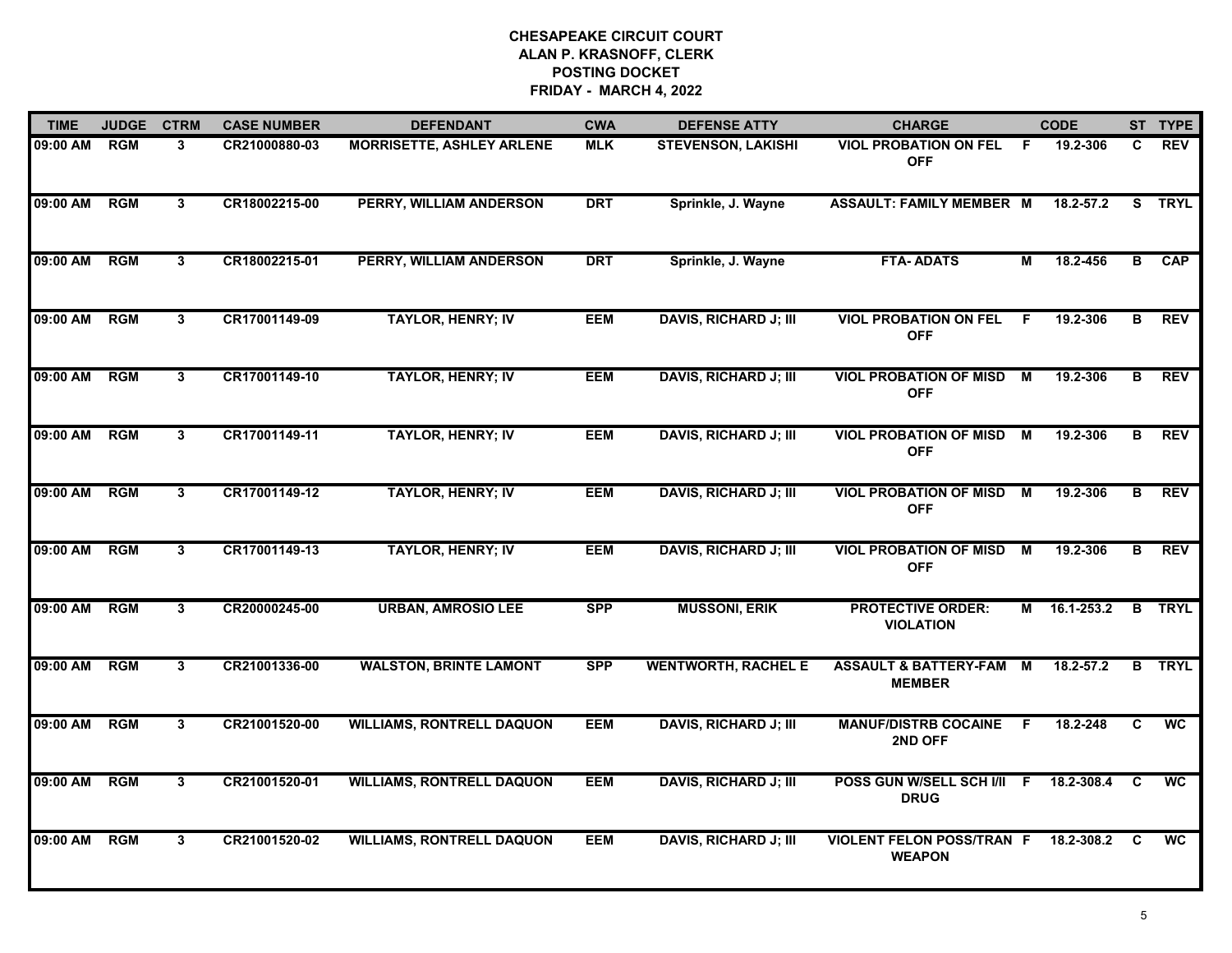| <b>TIME</b> | <b>JUDGE</b> | <b>CTRM</b>             | <b>CASE NUMBER</b> | <b>DEFENDANT</b>                 | <b>CWA</b> | <b>DEFENSE ATTY</b>          | <b>CHARGE</b>                                       |    | <b>CODE</b>   |    | ST TYPE       |
|-------------|--------------|-------------------------|--------------------|----------------------------------|------------|------------------------------|-----------------------------------------------------|----|---------------|----|---------------|
| 09:00 AM    | <b>RGM</b>   | 3                       | CR21001520-03      | <b>WILLIAMS, RONTRELL DAQUON</b> | <b>EEM</b> | <b>DAVIS, RICHARD J; III</b> | <b>DRIVE W/O LICENSE</b>                            | М  | 46.2-300      | C. | WC            |
| 09:00 AM    | <b>SJT</b>   | $\overline{\mathbf{4}}$ | CR20000071-00      | <b>DYER, JESSIE ALAN; II</b>     | <b>SPP</b> | <b>WENTWORTH, RACHEL E</b>   | <b>OBJECT SEX PEN: VICTIM</b><br>$13 YR$            | F. | 18.2-67.2     | C. | <b>SENR</b>   |
| 09:00 AM    | ST           | 4                       | CR20000071-01      | <b>DYER, JESSIE ALAN; II</b>     | <b>SPP</b> | <b>WENTWORTH, RACHEL E</b>   | AGG SEX BATTERY: VICTIM F<br><13 YR                 |    | 18.2-67.3     |    | C SENR        |
| 09:00 AM    | ST           | 4                       | CR19001483-00      | <b>GRACIA, ANTHONY R</b>         | <b>BKF</b> | <b>WOODLEY, CORNELIA</b>     | <b>ADVANCE PAY, NO</b><br><b>CONSTRUC &gt;\$500</b> |    | F 18.2-200.1  | B  | <b>SENT</b>   |
| 09:00 AM    | ST           | 4                       | CR19001483-01      | <b>GRACIA, ANTHONY R</b>         | <b>BKF</b> | <b>WOODLEY, CORNELIA</b>     | <b>WORK W/O LIC/VIOL</b><br><b>CONTRCTR REG</b>     | М  | 54.1-1115     |    | <b>B</b> SENT |
| 09:00 AM    | ST           | 4                       | CR19001483-02      | <b>GRACIA, ANTHONY R</b>         | <b>BKF</b> | <b>WOODLEY, CORNELIA</b>     | <b>OPERATE W/O LICENSE</b><br><b>CONTRACTOR</b>     | M  | 54.1-1115     |    | <b>B</b> SENT |
| 09:00 AM    | ST           | $\overline{\mathbf{4}}$ | CR19001483-03      | <b>GRACIA, ANTHONY R</b>         | <b>BKF</b> | <b>WOODLEY, CORNELIA</b>     | <b>OPERATE W/O LICENSE</b><br><b>CONTRACTOR</b>     | М  | 54.1-1115     | B  | <b>SENT</b>   |
| 09:00 AM    | SJT          | $\overline{\mathbf{4}}$ | CR20001211-00      | <b>HINES, STACEY BAILEY</b>      | <b>JAF</b> | Black, Hugh E.; III          | <b>DUI; AGGRAVATED</b><br><b>MANSLAUGHTER</b>       | F. | 18.2-36.1     | в  | $\mathbf{c}$  |
| 09:00 AM    | SJT          | 4                       | CR20001211-00      | <b>HINES, STACEY BAILEY</b>      | <b>JAF</b> | Black, Hugh E.; III          | <b>DUI; AGGRAVATED</b><br><b>MANSLAUGHTER</b>       | F. | 18.2-36.1     | В  | C             |
| 09:00 AM    | SJT          | 4                       | CR20001211-01      | <b>HINES, STACEY BAILEY</b>      | <b>JAF</b> | Black, Hugh E.; III          | <b>MAIMING WHILE DUI</b>                            | F. | 18.2-51.4     | в  | C             |
| 09:00 AM    | ST           | 4                       | CR20001211-01      | <b>HINES, STACEY BAILEY</b>      | <b>JAF</b> | Black, Hugh E.; III          | <b>MAIMING WHILE DUI</b>                            | F. | $18.2 - 51.4$ | в  | C             |
| 09:00 AM    | SJT          | 4                       | CR20001211-02      | <b>HINES, STACEY BAILEY</b>      | <b>JAF</b> | Black, Hugh E.; III          | <b>DWI: 1ST OFFENSE</b>                             |    | M A.18.2-266  | в  | C             |
| 09:00 AM    | SJT          | 4                       | CR20001211-02      | <b>HINES, STACEY BAILEY</b>      | <b>JAF</b> | Black, Hugh E.; III          | <b>DWI: 1ST OFFENSE</b>                             |    | M A.18.2-266  | в  | C             |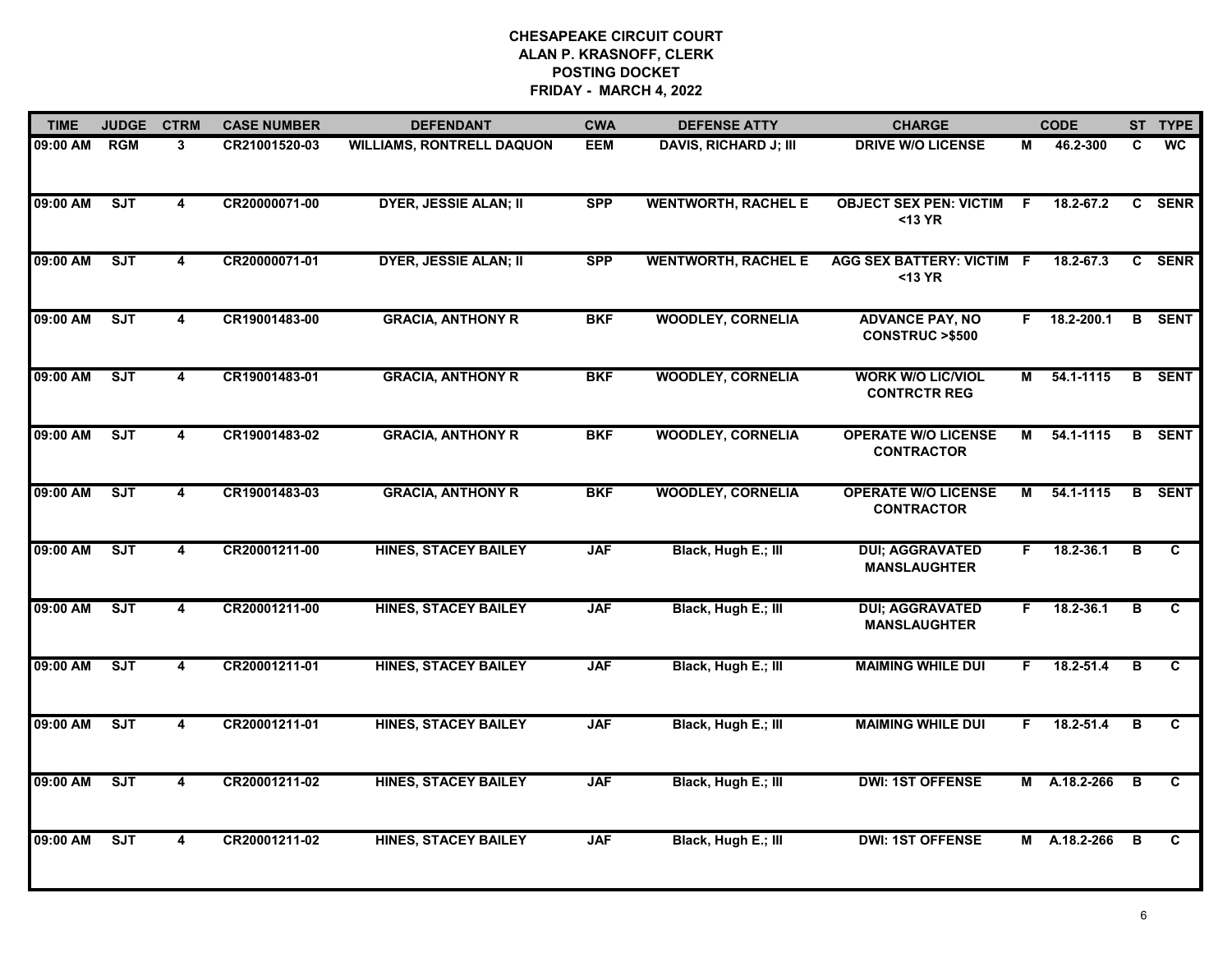| <b>TIME</b> | <b>JUDGE</b> | <b>CTRM</b>     | <b>CASE NUMBER</b> | <b>DEFENDANT</b>                   | <b>CWA</b> | <b>DEFENSE ATTY</b>        | <b>CHARGE</b>                                     |     | <b>CODE</b>  |                         | ST TYPE       |
|-------------|--------------|-----------------|--------------------|------------------------------------|------------|----------------------------|---------------------------------------------------|-----|--------------|-------------------------|---------------|
| 09:00 AM    | SJT          | 4               | CR20001820-00      | <b>MORGAN, KATIE MARIE</b>         | <b>MLK</b> | <b>BARLOW, JASON A</b>     | <b>POSSESS</b><br><b>METHAMPHETAMINE</b>          | F.  | 18.2-250     | в                       | <b>DD</b>     |
| 09:00 AM    | <b>SJT</b>   | 4               | CR20001262-00      | <b>WARREN, SHAQUAWN DEMONTE</b>    | <b>BKF</b> | <b>MUSSONI, ERIK</b>       | <b>DWI 1ST</b>                                    |     | M A.18.2-266 | B                       | <b>JURY</b>   |
| 09:00 AM    | SJT          | 4               | CR20001262-00      | <b>WARREN, SHAQUAWN DEMONTE</b>    | <b>BKF</b> | <b>MUSSONI, ERIK</b>       | <b>DWI 1ST</b>                                    | м   | A.18.2-266   | B                       | <b>JURY</b>   |
| 09:00 AM    | <b>RAB</b>   | 5               | CR18001940-08      | <b>ADSIDE, JAYVON DONTRE ALLEN</b> | <b>BEA</b> | <b>STEVENSON, LAKISHI</b>  | <b>VIOL PROBATION ON FEL</b><br><b>OFF</b>        | -F  | 19.2-306     |                         | C BOND        |
| 09:00 AM    | <b>RAB</b>   | 5               | CR18001940-09      | <b>ADSIDE, JAYVON DONTRE ALLEN</b> | <b>BEA</b> | <b>STEVENSON, LAKISHI</b>  | <b>VIOL PROBATION ON FEL</b><br><b>OFF</b>        | -F  | 19.2-306     |                         | C BOND        |
| 09:00 AM    | <b>RAB</b>   | 5               | CR18001743-08      | <b>BARONE, PAYTEN</b>              | <b>BEA</b> | <b>STEVENSON, LAKISHI</b>  | <b>VIOL PROBATION ON FEL</b><br><b>OFF</b>        | - F | 19.2-306     |                         | C BOND        |
| 09:00 AM    | <b>RAB</b>   | $5\overline{)}$ | CR18001743-09      | <b>BARONE, PAYTEN</b>              | <b>BEA</b> | <b>STEVENSON, LAKISHI</b>  | <b>VIOL PROBATION ON FEL</b><br><b>OFF</b>        | - F | 19.2-306     |                         | C BOND        |
| 09:00 AM    | <b>RAB</b>   | 5               | CR18001743-10      | <b>BARONE, PAYTEN</b>              | <b>BEA</b> | <b>STEVENSON, LAKISHI</b>  | <b>VIOL PROBATION OF MISD</b><br><b>OFF</b>       | M   | 19.2-306     |                         | C BOND        |
| 09:00 AM    | <b>RAB</b>   | 5               | CR20000279-00      | <b>BAZEMORE, MICHAEL LEROY</b>     | <b>BEA</b> | <b>RENNINGER, NICHOLAS</b> | <b>PROTECTIVE ORDER:</b><br><b>VIOLATION</b>      | М   | 16.1-253.2   |                         | <b>B</b> TRYL |
| 09:00 AM    | <b>RAB</b>   | 5               | CR20000279-01      | <b>BAZEMORE, MICHAEL LEROY</b>     | <b>BEA</b> | <b>RENNINGER, NICHOLAS</b> | <b>PROTECTIVE ORDER:</b><br><b>VIOLATION</b>      | M   | 16.1-253.2   | $\overline{\mathbf{B}}$ | <b>TRYL</b>   |
| 09:00 AM    | <b>RAB</b>   | 5               | CR20000279-02      | <b>BAZEMORE, MICHAEL LEROY</b>     | <b>BEA</b> | <b>RENNINGER, NICHOLAS</b> | <b>VIOLATION OF BOND</b><br><b>CONDITION</b>      | М   | 16.1-253     |                         | <b>B</b> TRYL |
| 09:00 AM    | <b>RAB</b>   | 5               | CR22000151-00      | <b>CHESSON, TIMOTHY ANGELO</b>     | <b>AHM</b> | Jones, David L.            | <b>VIOLENT FELON POSS/TRAN F</b><br><b>WEAPON</b> |     | 18.2-308.2   |                         | C PLEA        |
| 09:00 AM    | <b>RAB</b>   | 5               | CR22000151-01      | <b>CHESSON, TIMOTHY ANGELO</b>     | <b>AHM</b> | Jones, David L.            | POSS GUN ON PERSON W/ F<br><b>SCH I/II</b>        |     | 18.2-308.4   | C.                      | <b>PLEA</b>   |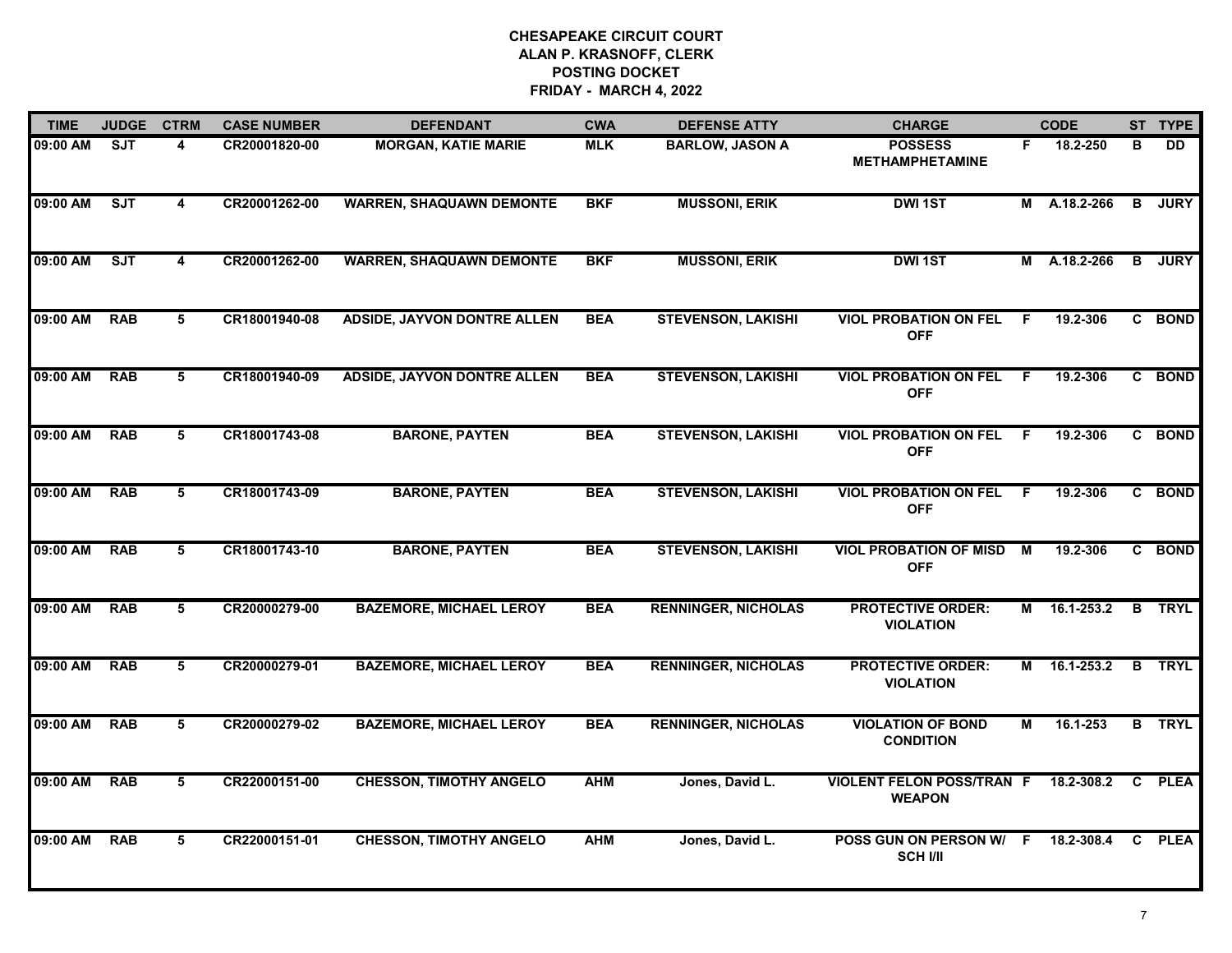| <b>TIME</b> | <b>JUDGE</b> | <b>CTRM</b>    | <b>CASE NUMBER</b> | <b>DEFENDANT</b>                | <b>CWA</b> | <b>DEFENSE ATTY</b>       | <b>CHARGE</b>                                  |    | <b>CODE</b> |    | ST TYPE     |
|-------------|--------------|----------------|--------------------|---------------------------------|------------|---------------------------|------------------------------------------------|----|-------------|----|-------------|
| 09:00 AM    | <b>RAB</b>   | 5              | CR22000151-02      | <b>CHESSON, TIMOTHY ANGELO</b>  | <b>AHM</b> | Jones, David L.           | <b>POSSESS COCAINE</b>                         | F. | 18.2-250    | C  | <b>PLEA</b> |
| 09:00 AM    | <b>RAB</b>   | 5              | CR21001793-00      | <b>ELAM, JA'QUAYE LARRIONTA</b> | <b>MNF</b> | Broccoletti, James O.     | <b>MALICIOUS WOUNDING</b>                      | F. | 18.2-51     |    | C PLEA      |
| 09:00 AM    | <b>RAB</b>   | 5              | CR21001793-01      | ELAM, JA'QUAYE LARRIONTA        | <b>MNF</b> | Broccoletti, James O.     | <b>USE FIREARM IN FELONY</b><br><b>1ST OFF</b> | F  | 18.2-53.1   | C  | <b>PLEA</b> |
| 09:00 AM    | <b>RAB</b>   | 5              | CR21001793-02      | <b>ELAM, JA'QUAYE LARRIONTA</b> | <b>MNF</b> | Broccoletti, James O.     | <b>MALICIOUS WOUNDING</b>                      | F. | 18.2-51     |    | C PLEA      |
| 09:00 AM    | <b>RAB</b>   | 5              | CR21001793-03      | <b>ELAM, JA'QUAYE LARRIONTA</b> | <b>MNF</b> | Broccoletti, James O.     | <b>USE FIREARM IN FELONY</b><br><b>1ST OFF</b> | -F | 18.2-53.1   | C  | <b>PLEA</b> |
| 09:00 AM    | <b>RAB</b>   | 5              | CR20000714-01      | <b>FARMER, ASHLEY ELIZABETH</b> | <b>MAP</b> | <b>STEVENSON, LAKISHI</b> | <b>VIOL PROBATION ON FEL</b><br><b>OFF</b>     | -F | 19.2-306    | C. | <b>REV</b>  |
| 09:00 AM    | <b>RAB</b>   | 5              | CR09000038-02      | <b>FULLER, DAMIEN LAMAR</b>     | <b>MAP</b> | <b>STEVENSON, LAKISHI</b> | VIOL GOOD BEHAV ON FEL F<br><b>OFF</b>         |    | 19.2-306    | C  | <b>REV</b>  |
| 09:00 AM    | <b>RAB</b>   | 5              | CR09000039-02      | <b>FULLER, DAMIEN LAMAR</b>     | <b>MAP</b> | <b>STEVENSON, LAKISHI</b> | VIOL GOOD BEHAV ON FEL F<br><b>OFF</b>         |    | 19.2-306    | C. | <b>REV</b>  |
| 09:00 AM    | <b>RAB</b>   | 5              | CR09000042-02      | <b>FULLER, DAMIEN LAMAR</b>     | <b>MAP</b> | <b>STEVENSON, LAKISHI</b> | VIOL GOOD BEHAV ON FEL F<br><b>OFF</b>         |    | 19.2-306    | C. | <b>REV</b>  |
| 09:00 AM    | <b>RAB</b>   | 5              | CR21001912-00      | <b>HIPP, TABATHA ANN</b>        | <b>BEA</b> | <b>BLAIR, JEFFREY R</b>   | <b>PROTECTIVE ORDER:</b><br><b>VIOLATION</b>   | M  | 16.1-253.2  | B  | <b>TRYL</b> |
| 09:00 AM    | <b>RAB</b>   | 5              | CR19001932-05      | <b>LAM, KYLE STEVEN</b>         | <b>MNF</b> | <b>HORTON, WYNN</b>       | <b>VIOL PROBATION ON FEL</b><br><b>OFF</b>     | -F | 19.2-306    | C. | <b>REV</b>  |
| 09:00 AM    | <b>RAB</b>   | $\overline{5}$ | CR19001932-06      | <b>LAM, KYLE STEVEN</b>         | <b>MNF</b> | <b>HORTON, WYNN</b>       | <b>VIOL PROBATION OF MISD</b><br><b>OFF</b>    | M  | 19.2-306    | C. | <b>REV</b>  |
| 09:00 AM    | <b>RAB</b>   | 5              | CR21001223-01      | <b>MIDGETT, ROBERT LOUIS</b>    | <b>BEA</b> | Martin, Terence P.        | <b>OBJECT SEX PEN: BY</b><br><b>FORCE</b>      | F. | 18.2-67.2   |    | C HEAR      |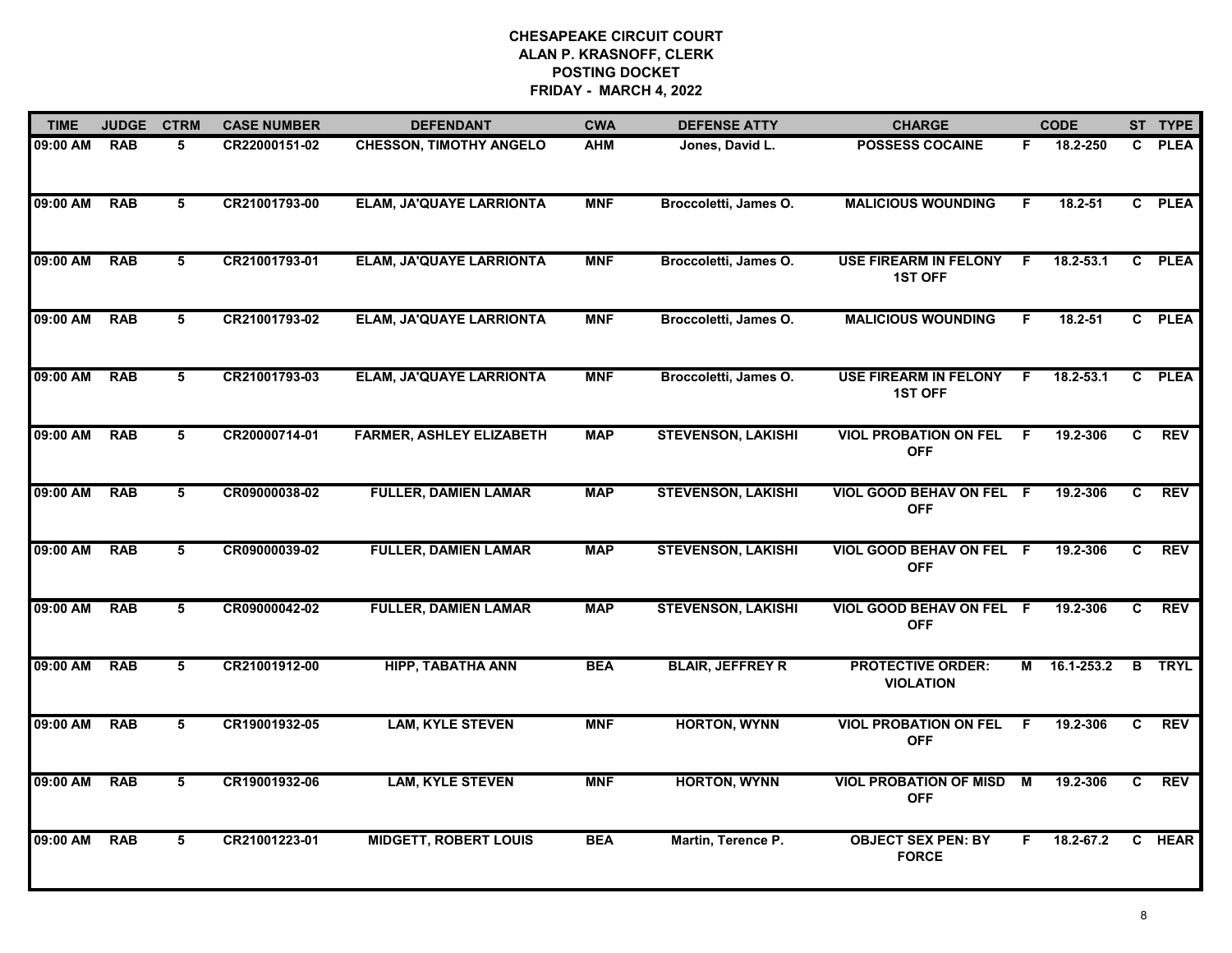| <b>TIME</b> | <b>JUDGE</b> | <b>CTRM</b> | <b>CASE NUMBER</b> | <b>DEFENDANT</b>                | <b>CWA</b> | <b>DEFENSE ATTY</b>           | <b>CHARGE</b>                            |    | <b>CODE</b> |   | ST TYPE       |
|-------------|--------------|-------------|--------------------|---------------------------------|------------|-------------------------------|------------------------------------------|----|-------------|---|---------------|
| 09:00 AM    | <b>RAB</b>   | 5           | CR21001866-00      | <b>MIXON, JEREMY WADE</b>       | <b>BEA</b> | Black, Hugh E.; III           | ASSAULT & BATTERY-FAM M<br><b>MEMBER</b> |    | 18.2-57.2   | B | <b>TRYL</b>   |
| 09:00 AM    | <b>RAB</b>   | 5           | CR20001684-00      | <b>NEWMAN, CHRISTOPHER NEIL</b> | <b>BEA</b> | <b>HOLDER, WILLIAM JOSHUA</b> | <b>CREDIT CARD FRAUD</b>                 | F. | 18.2-195    | в | <b>TBS</b>    |
| 09:00 AM    | <b>RAB</b>   | 5           | CR20001684-00      | <b>NEWMAN, CHRISTOPHER NEIL</b> | <b>BEA</b> | <b>HOLDER, WILLIAM JOSHUA</b> | <b>CREDIT CARD FRAUD</b>                 | F. | 18.2-195    |   | <b>B</b> BOND |
| 09:00 AM    | <b>RAB</b>   | 5           | CR20001684-01      | <b>NEWMAN, CHRISTOPHER NEIL</b> | <b>BEA</b> | <b>HOLDER, WILLIAM JOSHUA</b> | <b>COMPUTER FRAUD</b>                    | М  | 18.2-152.3  | B | <b>TBS</b>    |
| 09:00 AM    | <b>RAB</b>   | 5           | CR20001684-01      | <b>NEWMAN, CHRISTOPHER NEIL</b> | <b>BEA</b> | <b>HOLDER, WILLIAM JOSHUA</b> | <b>COMPUTER FRAUD</b>                    | М  | 18.2-152.3  |   | <b>B</b> BOND |
| 09:00 AM    | <b>RAB</b>   | 5           | CR20001684-02      | <b>NEWMAN, CHRISTOPHER NEIL</b> | <b>BEA</b> | <b>HOLDER, WILLIAM JOSHUA</b> | <b>COMPUTER FRAUD</b>                    | М  | 18.2-152.3  | B | <b>TBS</b>    |
| 09:00 AM    | <b>RAB</b>   | 5           | CR20001684-02      | <b>NEWMAN, CHRISTOPHER NEIL</b> | <b>BEA</b> | <b>HOLDER, WILLIAM JOSHUA</b> | <b>COMPUTER FRAUD</b>                    | М  | 18.2-152.3  | В | <b>BOND</b>   |
| 09:00 AM    | <b>RAB</b>   | 5           | CR20001684-03      | <b>NEWMAN, CHRISTOPHER NEIL</b> | <b>BEA</b> | <b>HOLDER, WILLIAM JOSHUA</b> | <b>COMPUTER FRAUD</b>                    | M  | 18.2-152.3  | в | <b>TBS</b>    |
| 09:00 AM    | <b>RAB</b>   | 5           | CR20001684-03      | <b>NEWMAN, CHRISTOPHER NEIL</b> | <b>BEA</b> | <b>HOLDER, WILLIAM JOSHUA</b> | <b>COMPUTER FRAUD</b>                    | М  | 18.2-152.3  | B | <b>BOND</b>   |
| 09:00 AM    | <b>RAB</b>   | 5           | CR20001684-04      | <b>NEWMAN, CHRISTOPHER NEIL</b> | <b>BEA</b> | <b>HOLDER, WILLIAM JOSHUA</b> | <b>CREDIT CARD FORGERY</b>               | F  | 18.2-193    | B | <b>TBS</b>    |
| 09:00 AM    | <b>RAB</b>   | 5           | CR20001684-04      | <b>NEWMAN, CHRISTOPHER NEIL</b> | <b>BEA</b> | <b>HOLDER, WILLIAM JOSHUA</b> | <b>CREDIT CARD FORGERY</b>               | E  | 18.2-193    |   | <b>B</b> BOND |
| 09:00 AM    | <b>RAB</b>   | 5           | CR20001684-05      | <b>NEWMAN, CHRISTOPHER NEIL</b> | <b>BEA</b> | <b>HOLDER, WILLIAM JOSHUA</b> | <b>CREDIT CARD FORGERY</b>               | F. | 18.2-193    | B | <b>TBS</b>    |
| 09:00 AM    | <b>RAB</b>   | 5           | CR20001684-05      | <b>NEWMAN, CHRISTOPHER NEIL</b> | <b>BEA</b> | <b>HOLDER, WILLIAM JOSHUA</b> | <b>CREDIT CARD FORGERY</b>               | F  | 18.2-193    |   | <b>B</b> BOND |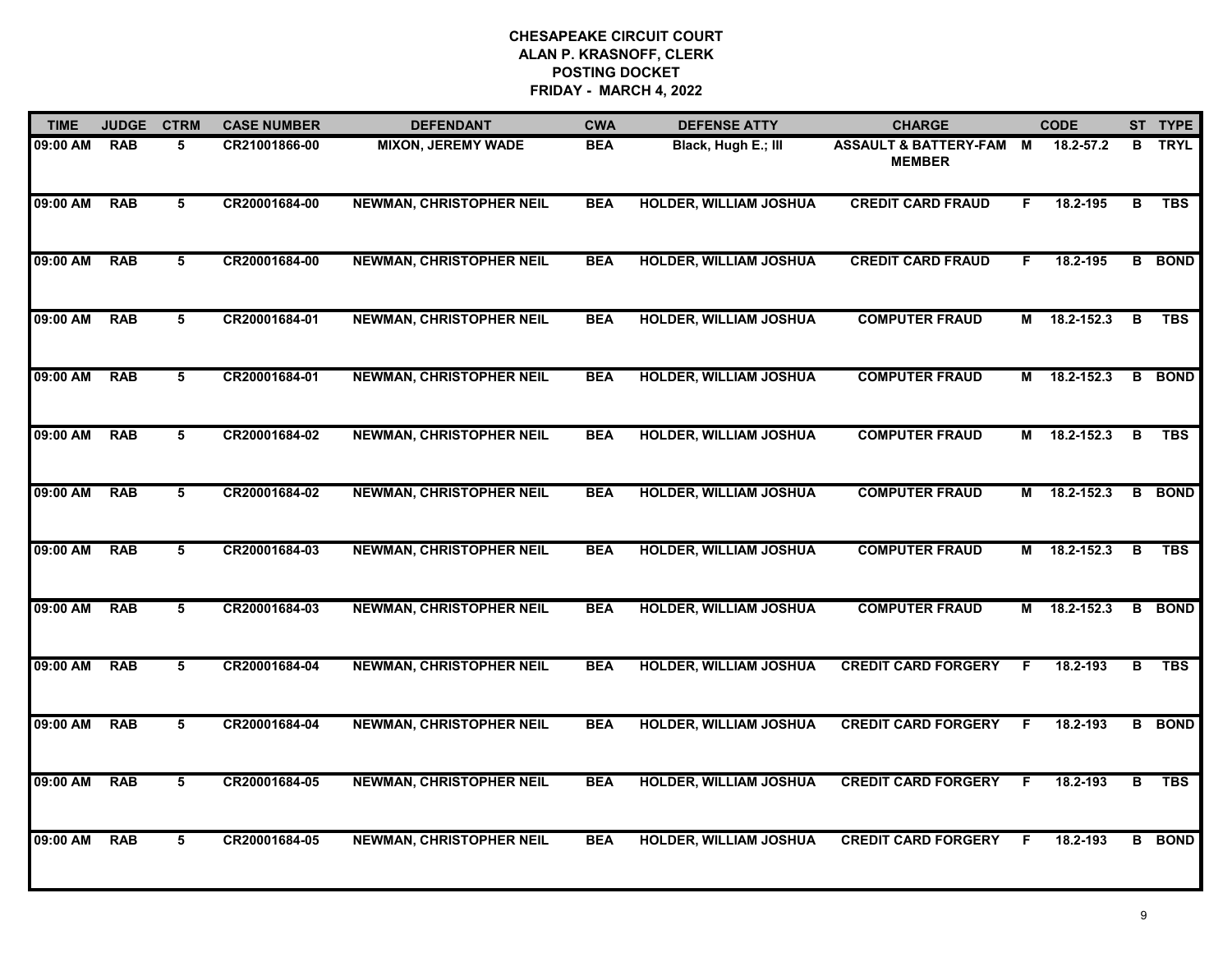| <b>TIME</b> | <b>JUDGE</b> | <b>CTRM</b> | <b>CASE NUMBER</b> | <b>DEFENDANT</b>                  | <b>CWA</b> | <b>DEFENSE ATTY</b>           | <b>CHARGE</b>                                  |    | <b>CODE</b>     |    | ST TYPE       |
|-------------|--------------|-------------|--------------------|-----------------------------------|------------|-------------------------------|------------------------------------------------|----|-----------------|----|---------------|
| 09:00 AM    | <b>RAB</b>   | 5           | CR20001684-06      | <b>NEWMAN, CHRISTOPHER NEIL</b>   | <b>BEA</b> | HOLDER, WILLIAM JOSHUA        | <b>CREDIT CARD FORGERY</b>                     | F  | 18.2-193        | B  | <b>TBS</b>    |
| 09:00 AM    | <b>RAB</b>   | 5           | CR20001684-06      | <b>NEWMAN, CHRISTOPHER NEIL</b>   | <b>BEA</b> | <b>HOLDER, WILLIAM JOSHUA</b> | <b>CREDIT CARD FORGERY</b>                     | F. | 18.2-193        |    | <b>B</b> BOND |
| 09:00 AM    | <b>RAB</b>   | 5           | CR20001684-07      | <b>NEWMAN, CHRISTOPHER NEIL</b>   | <b>BEA</b> | <b>HOLDER, WILLIAM JOSHUA</b> | <b>IDENTY THFT: FINANC LOSS F</b><br>> \$500   |    | 18.2-186.3      | В  | <b>TBS</b>    |
| 09:00 AM    | <b>RAB</b>   | 5           | CR20001684-07      | <b>NEWMAN, CHRISTOPHER NEIL</b>   | <b>BEA</b> | <b>HOLDER, WILLIAM JOSHUA</b> | <b>IDENTY THFT: FINANC LOSS F</b><br>> \$500   |    | 18.2-186.3      | В  | <b>BOND</b>   |
| 09:00 AM    | <b>RAB</b>   | 5           | CR20001684-08      | <b>NEWMAN, CHRISTOPHER NEIL</b>   | <b>BEA</b> | <b>HOLDER, WILLIAM JOSHUA</b> | <b>FTA - DOCKET CALL</b>                       |    | $M$ 18.2-456(6) | C  | <b>TBS</b>    |
| 09:00 AM    | <b>RAB</b>   | 5           | CR20001684-08      | <b>NEWMAN, CHRISTOPHER NEIL</b>   | <b>BEA</b> | <b>HOLDER, WILLIAM JOSHUA</b> | <b>FTA - DOCKET CALL</b>                       |    | M 18.2-456(6)   | C  | <b>BOND</b>   |
| 09:00 AM    | <b>RAB</b>   | 5           | CR20000685-03      | <b>PERKINS, RICHARD PERRY; JR</b> | <b>MAP</b> | <b>HORTON, WYNN</b>           | <b>VIOL PROBATION ON FEL</b><br><b>OFF</b>     | F. | 19.2-306        | C  | <b>REV</b>    |
| 09:00 AM    | <b>RAB</b>   | 5           | CR20000685-04      | PERKINS, RICHARD PERRY; JR        | <b>MAP</b> | <b>HORTON, WYNN</b>           | <b>VIOL PROBATION OF MISD</b><br><b>OFF</b>    | М  | 19.2-306        | C. | <b>REV</b>    |
| 09:00 AM    | <b>RAB</b>   | 5           | CR21001343-00      | <b>PERSINGER, SEAN</b>            | <b>BEA</b> | <b>ANDREWS, MARK A</b>        | <b>ASSAULT &amp; BATTERY</b>                   | м  | 18.2-57         | в  | C             |
| 09:00 AM    | <b>RAB</b>   | 5           | CR17002148-01      | PLOURDE, RICHARD MAURICE          | <b>BEA</b> | Black, Hugh E.; III           | <b>VIOL PROBATION ON FEL</b><br><b>OFF</b>     | F. | 19.2-306        | В  | <b>REV</b>    |
| 09:00 AM    | <b>RAB</b>   | 5           | CR20000387-00      | POLSTON, LUTHER DONALD; IV        | <b>DAW</b> | Winn, A. Robinson             | <b>GRAND LARCENY: &gt;=\$500</b>               | -F | 18.2-95         | C. | <b>PLEA</b>   |
| 09:00 AM    | <b>RAB</b>   | 5           | CR20000387-01      | POLSTON, LUTHER DONALD; IV        | <b>DAW</b> | Winn, A. Robinson             | <b>WEAR MASK TO CONCEAL</b><br><b>IDENTITY</b> | -F | 18.2-422        |    | C PLEA        |
| 09:00 AM    | <b>RAB</b>   | 5           | CR20000387-02      | POLSTON, LUTHER DONALD; IV        | <b>DAW</b> | Winn, A. Robinson             | PETIT LARCENY <\$500 1ST M<br><b>OFF</b>       |    | 18.2-96         |    | C PLEA        |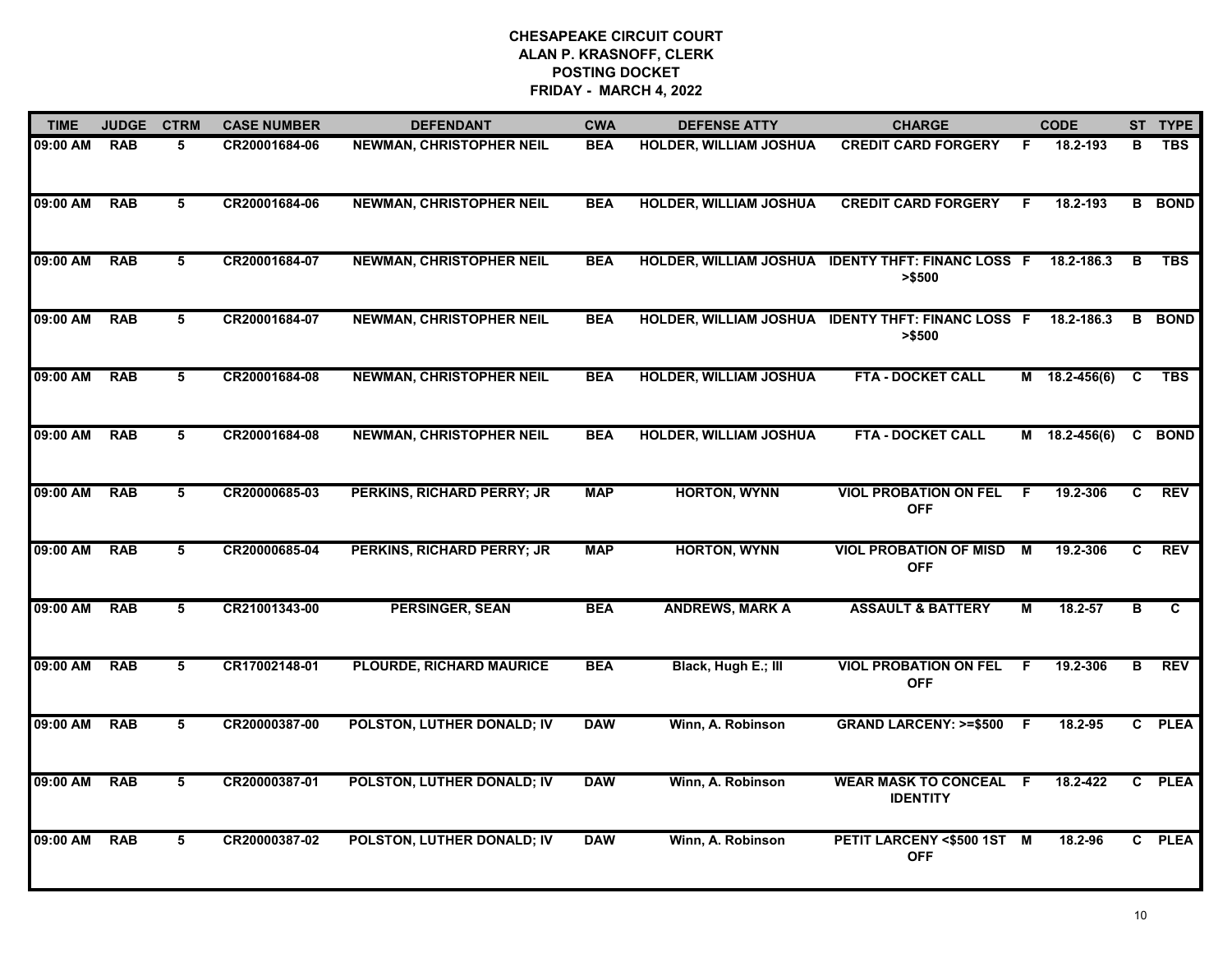| <b>TIME</b> | <b>JUDGE</b> | <b>CTRM</b>     | <b>CASE NUMBER</b> | <b>DEFENDANT</b>               | <b>CWA</b> | <b>DEFENSE ATTY</b>           | <b>CHARGE</b>                                       |              | <b>CODE</b>        |                | ST TYPE     |
|-------------|--------------|-----------------|--------------------|--------------------------------|------------|-------------------------------|-----------------------------------------------------|--------------|--------------------|----------------|-------------|
| 09:00 AM    | <b>RAB</b>   | 5               | CR22000240-00      | POLSTON, LUTHER DONALD; IV     | <b>DAW</b> | <b>BARLOW, JASON A</b>        | <b>GRAND LARCENY: AUTO</b><br><b>THEFT</b>          | -F           | 18.2-95            | C.             | <b>PLEA</b> |
| 09:00 AM    | <b>RAB</b>   | $5\overline{5}$ | CR22000240-01      | POLSTON, LUTHER DONALD; IV     | <b>DAW</b> | <b>BARLOW, JASON A</b>        | <b>ENTER HOUSE TO COMMIT F</b><br>A&B ETC.          |              | 18.2-91            |                | C PLEA      |
| 09:00 AM    | <b>RAB</b>   | 5               | CR22000240-02      | POLSTON, LUTHER DONALD; IV     | <b>DAW</b> | <b>BARLOW, JASON A</b>        | <b>GRND LARCENY: &gt;=\$500</b><br><b>NOT PERSN</b> | F            | 18.2-95            |                | C PLEA      |
| 09:00 AM    | <b>RAB</b>   | 5               | CR22000240-03      | POLSTON, LUTHER DONALD; IV     | <b>DAW</b> | <b>BARLOW, JASON A</b>        | <b>ARSON: PERSONL</b><br>PROPERTY >=\$500           | F.           | $18.2 - 81$        |                | C PLEA      |
| 09:00 AM    | <b>RAB</b>   | 5               | CR18000457-00      | <b>RICHARDSON, TYHIR</b>       | <b>BEA</b> | <b>WOODLEY, CORNELIA</b>      | <b>ASSAULT &amp; BATTER</b>                         | М            | 18.2-57            | в              | <b>UA</b>   |
| 09:00 AM    | <b>RAB</b>   | 5               | CR21001085-00      | SMITH, JAMILAH RASHIDA         | <b>DAW</b> | HOLDER, WILLIAM JOSHUA        | NONVIOLENT FELON POSS F<br><b>GUN &gt;10Y</b>       |              | 18.2-308.2         |                | C MENT      |
| 09:00 AM    | <b>RAB</b>   | $5\overline{)}$ | CR21001085-01      | SMITH, JAMILAH RASHIDA         | <b>DAW</b> | <b>HOLDER, WILLIAM JOSHUA</b> | POINT/BRANDISH FIREARM M                            |              | 18.2-282           | $\overline{c}$ | <b>MENT</b> |
| 09:00 AM    | <b>RAB</b>   | 5               | CR21001988-00      | <b>TAYLOR, KENYA NICOLE</b>    | <b>BEA</b> | <b>HOLDER, WILLIAM JOSHUA</b> | <b>DRIV UNDER</b><br><b>REVO/SUSPENSION</b>         |              | M B.46.2-301       |                | S TRYL      |
| 09:00 AM    | <b>RAB</b>   | 5               | CR21001988-01      | <b>TAYLOR, KENYA NICOLE</b>    | <b>BEA</b> |                               | <b>CHILD RESTRAINT 7 AND</b><br><b>UNDER</b>        |              | A.46.2-1095 S TRYL |                |             |
| 09:00 AM    | <b>RAB</b>   | 5               | CR11001957-02      | <b>THOMAS, JIMMY LEE</b>       | <b>AHM</b> | <b>WALL, LUCILLE</b>          | <b>VIOL PROBATION ON FEL</b><br><b>OFF</b>          | F.           | 19.2-306           | C              | <b>REV</b>  |
| 09:00 AM    | <b>RAB</b>   | 5               | CR11001957-03      | <b>THOMAS, JIMMY LEE</b>       | <b>AHM</b> | <b>WALL, LUCILLE</b>          | <b>VIOL PROBATION ON FEL</b><br><b>OFF</b>          | - F          | 19.2-306           | C              | <b>REV</b>  |
| 09:00 AM    | <b>RAB</b>   | 5               | CR11001957-04      | <b>THOMAS, JIMMY LEE</b>       | <b>AHM</b> |                               | FAILURE TO APPEAR-REV M 18.2-456(6)                 |              |                    | C.             | <b>CAP</b>  |
| 09:00 AM    | <b>RAB</b>   | 5               | CR22000266-00      | <b>WHITE, AMARD RASHAD; JR</b> | <b>MNF</b> | <b>HORTON, WYNN</b>           | <b>BOND APPEAL</b>                                  | $\mathbf{o}$ | 19.2-124           |                | C BOND      |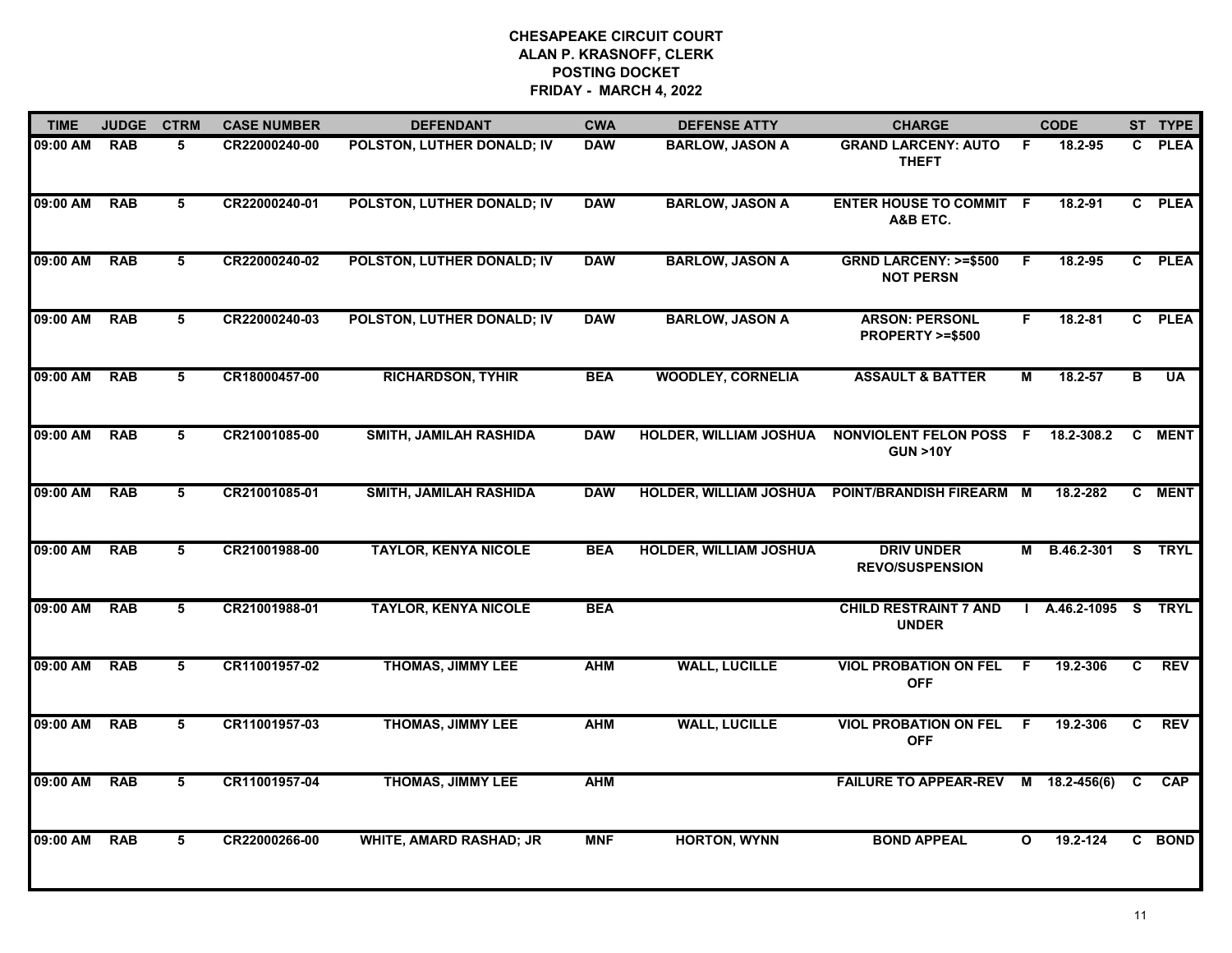| <b>TIME</b>   | <b>JUDGE</b> | <b>CTRM</b> | <b>CASE NUMBER</b> | <b>DEFENDANT</b>                | <b>CWA</b> | <b>DEFENSE ATTY</b>           | <b>CHARGE</b>                                     |    | <b>CODE</b>     |    | ST TYPE       |
|---------------|--------------|-------------|--------------------|---------------------------------|------------|-------------------------------|---------------------------------------------------|----|-----------------|----|---------------|
| 09:00 AM      | <b>RAB</b>   | 5           | CR19000766-00      | <b>WILLIAMS, RICHIE; JR</b>     | <b>DAW</b> | <b>HOLDER, WILLIAM JOSHUA</b> | <b>FORGE CHECK</b>                                | F. | 18.2-172        | C  | <b>RR</b>     |
| 09:00 AM      | <b>RAB</b>   | 5           | CR20001362-00      | <b>WILSON, WENDELL WYNDALE</b>  | <b>BEA</b> | Martin, Terence P.            | <b>ASSAULT &amp; BATTERY-FAM</b><br><b>MEMBER</b> | M  | 18.2-57.2       |    | <b>B</b> TRYL |
| 09:00 AM      | <b>RAB</b>   | 5           | CR20001362-01      | <b>WILSON, WENDELL WYNDALE</b>  | <b>BEA</b> | Martin, Terence P.            | <b>CCA COMPLIANCE-JDR</b>                         | М  | 18.2-456        |    | <b>B</b> TRYL |
| 09:00 AM      | <b>RAB</b>   | 5           | CR22000044-00      | <b>WRIGHT, ZACHARY BRENT</b>    | <b>DAW</b> | <b>HOLDER, WILLIAM JOSHUA</b> | <b>PUBLIC RECORDS:</b><br><b>FORGERY</b>          | F. | 18.2-168        |    | C PLEA        |
| 09:00 AM      | <b>RAB</b>   | 5           | CR22000044-01      | <b>WRIGHT, ZACHARY BRENT</b>    | <b>DAW</b> | <b>HOLDER, WILLIAM JOSHUA</b> | <b>IDNTY THFT: OBT ID, AVOID M</b><br><b>ARST</b> |    | 18.2-186.3      | C. | <b>PLEA</b>   |
| 09:00 AM      | <b>RAB</b>   | 5           | CR22000044-02      | <b>WRIGHT, ZACHARY BRENT</b>    | <b>DAW</b> | <b>HOLDER, WILLIAM JOSHUA</b> | <b>RD-SP 20/MORE ABOVE</b><br><b>SP.LMT-MIS</b>   |    | M C.46.2-862    | C  | <b>PLEA</b>   |
| 09:00 AM      | <b>TSW</b>   | 6           | CR19002060-00      | <b>HOPKINS, STEPHEN WADE</b>    | <b>DAW</b> | <b>BLACK, HUGH E; III</b>     | <b>UNAUTH USE OF MOTOR</b><br><b>VEH - FEL</b>    |    | $F$ A.18.2-102  |    | <b>B</b> SENT |
| 09:00 AM TSW  |              | 6           | CR19002060-01      | <b>HOPKINS, STEPHEN WADE</b>    | <b>DAW</b> | <b>BLACK, HUGH E; III</b>     | <b>UNAUTH USE OF MOTOR</b><br><b>VEH - FEL</b>    |    | F A.18.2-102    | B  | <b>SENT</b>   |
| 09:30 AM MATA |              | 6           | CR20000937-00      | <b>BLAKE, CHRISTOPHER TRACY</b> | <b>AHM</b> | <b>CROOK, HEATHER BUYRN</b>   | <b>POSSESS HEROIN</b>                             | F. | 18.2-250        | B  | <b>TBS</b>    |
| 09:30 AM MATA |              | 6           | CR20000937-01      | <b>BLAKE, CHRISTOPHER TRACY</b> | <b>AHM</b> | <b>CROOK, HEATHER BUYRN</b>   | <b>FTA-DOCKET CALL</b>                            |    | M 18.2-456(6)   | в  | <b>TBS</b>    |
| 09:30 AM MATA |              | 6           | CR20000937-02      | <b>BLAKE, CHRISTOPHER TRACY</b> | <b>SPP</b> |                               | <b>FTA-FIRST OFFENDER</b><br><b>RETURN</b>        |    | $M$ 18.2-456(6) | S. | <b>ADAT</b>   |
| 09:30 AM MATA |              | 6           | CR14000157-05      | <b>BLANCHARD, TIFFANY DENA</b>  | <b>MAP</b> |                               | <b>VIOL SUSP SENT ON FEL</b><br><b>OFF</b>        | F. | 19.2-306        |    | <b>ADAT</b>   |
| 09:30 AM MATA |              | 6           | CR21001858-00      | <b>COLLINS, JAMES HERBERT</b>   | <b>EEM</b> | <b>STEVENSON, LAKISHI</b>     | <b>PETIT LARCENY &lt;\$5</b><br><b>PICKPOCKET</b> | F. | 18.2-104        | В  | <b>TBS</b>    |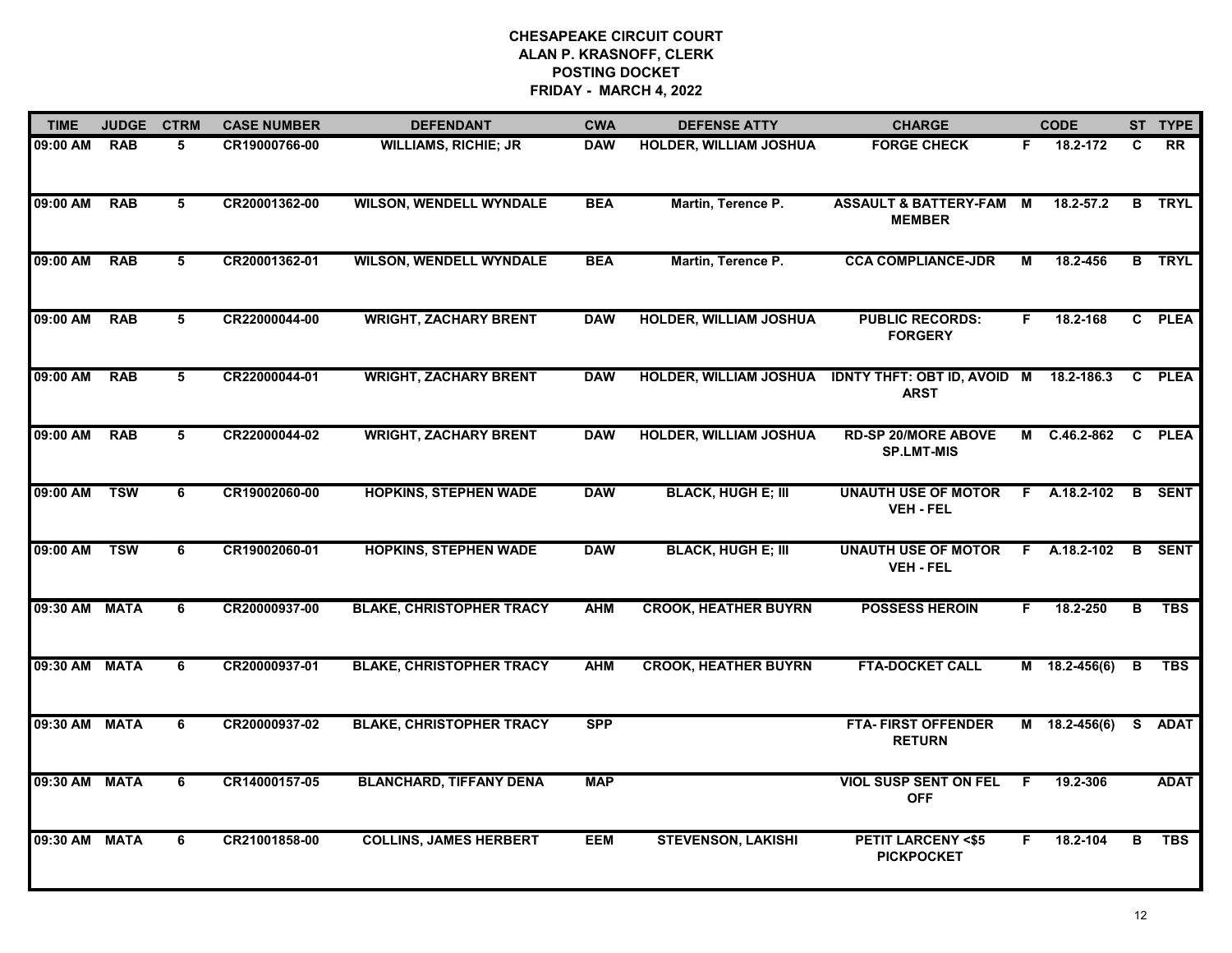| <b>TIME</b>   | <b>JUDGE</b> | <b>CTRM</b>    | <b>CASE NUMBER</b> | <b>DEFENDANT</b>                  | <b>CWA</b> | <b>DEFENSE ATTY</b>           | <b>CHARGE</b>                                          |    | <b>CODE</b>     |          | ST TYPE       |
|---------------|--------------|----------------|--------------------|-----------------------------------|------------|-------------------------------|--------------------------------------------------------|----|-----------------|----------|---------------|
| 09:30 AM      | <b>MATA</b>  | 6              | CR21001858-01      | <b>COLLINS, JAMES HERBERT</b>     | EEM        | <b>STEVENSON, LAKISHI</b>     | POSSESSION OF BURGLARY F<br><b>TOOLS</b>               |    | 18.2-94         | в        | <b>TBS</b>    |
| 09:30 AM      | <b>MATA</b>  | 6              | CR21001858-02      | <b>COLLINS, JAMES HERBERT</b>     | <b>EEM</b> | <b>STEVENSON, LAKISHI</b>     | <b>POSSESS COCAINE</b>                                 | F. | 18.2-250        | в        | <b>TBS</b>    |
| 09:30 AM      | <b>MATA</b>  | 6              | CR21001858-04      | <b>COLLINS, JAMES HERBERT</b>     |            |                               | <b>FTA-PLEA</b>                                        |    | $M$ 18.2-456(6) |          | <b>ADAT</b>   |
| 09:30 AM      | <b>MATA</b>  | 6              | CR20001686-00      | <b>HERNANDEZ, JILLIAN JUSTINE</b> | <b>BKF</b> | Mason, G. Jeffrey             | <b>OBTAIN MONEY FALSE</b><br><b>PRET &gt;=\$500</b>    | F. | 18.2-178        | в        | <b>TBS</b>    |
| 09:30 AM      | <b>MATA</b>  | 6              | CR20001686-01      | <b>HERNANDEZ, JILLIAN JUSTINE</b> |            |                               | <b>FTA-RR</b>                                          |    | $M$ 18.2-456(6) |          | <b>ADAT</b>   |
| 09:30 AM MATA |              | 6              | CR20001388-00      | <b>HUGHES, DYLAN MICHAEL</b>      | <b>MLK</b> | <b>SPARTZ, SARA</b>           | <b>POSS FENTANYL</b>                                   | F. | 18.2-250        | в        | <b>DD</b>     |
| 09:30 AM      | <b>MATA</b>  | 6              | CR20001388-01      | <b>HUGHES, DYLAN MICHAEL</b>      | <b>MLK</b> | <b>SPARTZ, SARA M</b>         | <b>FTA-DD RETURN</b>                                   |    | $M$ 18.2-456(6) | C        | <b>CAP</b>    |
| 09:30 AM      | <b>MATA</b>  | 6              | CR20001657-00      | POPE, LATANYA CIARA               | <b>BEA</b> | <b>HOLDER, WILLIAM JOSHUA</b> | FAIL TO APPEAR SUSP O/L M 18.2-456(6)<br>3RD           |    |                 | S.       | <b>TBS</b>    |
| 09:30 AM      | <b>MATA</b>  | 6              | CR20001657-01      | POPE, LATANYA CIARA               | <b>BEA</b> |                               | <b>FTA-PLEA</b>                                        |    | M 18.2-456(6)   | <b>S</b> | <b>ADAT</b>   |
| 09:30 AM      | <b>MATA</b>  | 6              | CR21000256-00      | <b>WILSON, LESLIE DARNELL</b>     | <b>BKF</b> | <b>MUSSONI, ERIK</b>          | <b>GRAND LARCENY &gt;=\$1000</b>                       | -F | 18.2-95         |          | <b>B</b> ADAT |
| 10:00 AM MATA |              | 6              | CR19001862-00      | <b>KNOWLES, JAMAL ANTWON</b>      | <b>JAF</b> |                               | <b>FELONY HIT &amp; RUN</b>                            |    | F D.46.2-894    | C        | <b>TBS</b>    |
| 10:00 AM      | <b>MATA</b>  | $\overline{6}$ | CR19001862-01      | <b>KNOWLES, JAMAL ANTWON</b>      | <b>JAF</b> |                               | ELUDE/DISREGARD POLICE- F 46.2-817(B)<br><b>FELONY</b> |    |                 | C        | <b>TBS</b>    |
| 10:30 AM MATA |              | 6              | CR20000838-00      | <b>ALLEN, MICHAEL JAMES</b>       | <b>JAF</b> | <b>CROOK, HEATHER BUYRN</b>   | <b>POSSESS</b><br><b>METHAMPHETAMINE</b>               | F  | 18.2-250        | C        | <b>DD</b>     |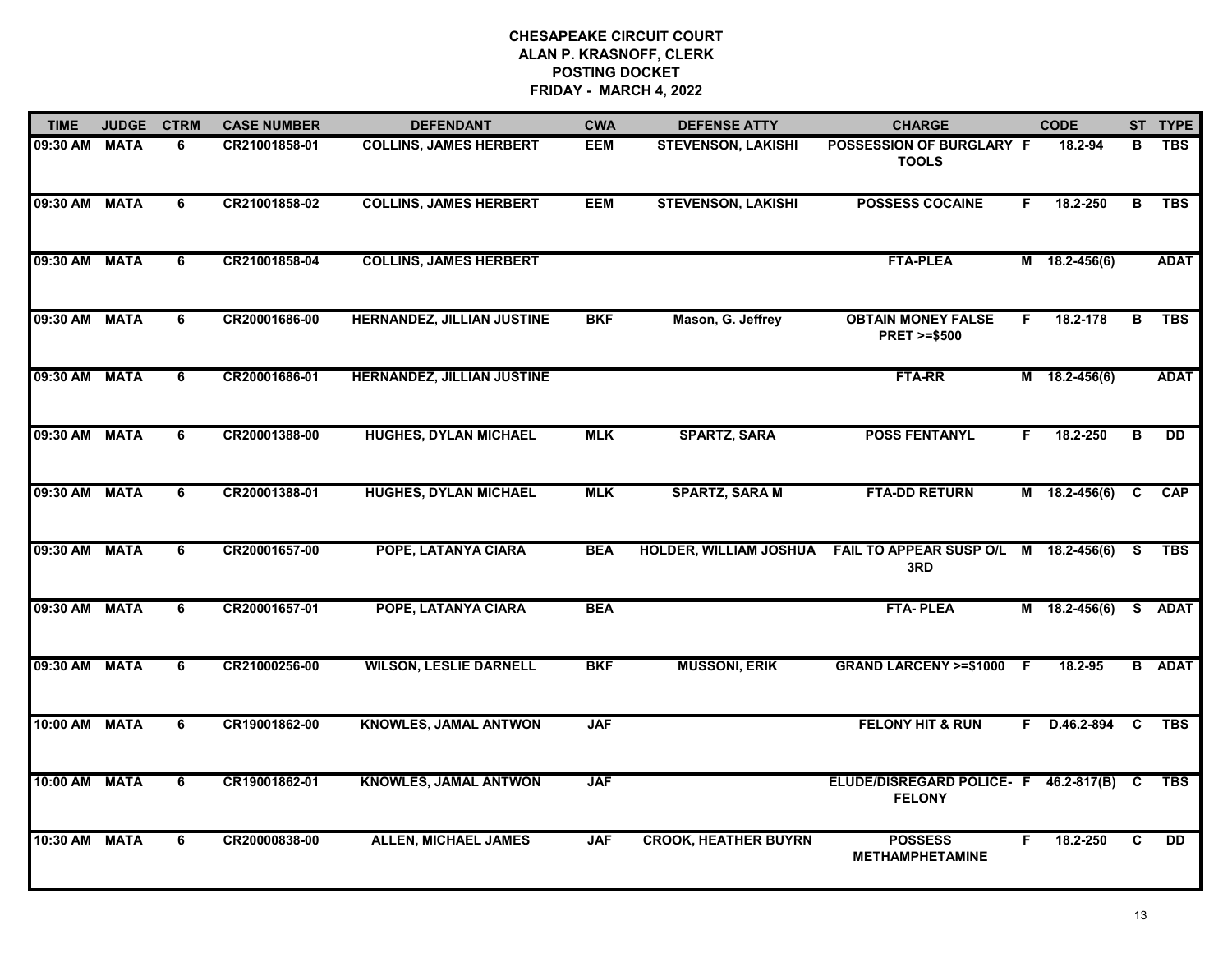| <b>TIME</b> | <b>JUDGE</b> | <b>CTRM</b> | <b>CASE NUMBER</b> | <b>DEFENDANT</b>                    | <b>CWA</b> | <b>DEFENSE ATTY</b>        | <b>CHARGE</b>                                       |    | <b>CODE</b> | <b>ST</b>      | <b>TYPE</b> |
|-------------|--------------|-------------|--------------------|-------------------------------------|------------|----------------------------|-----------------------------------------------------|----|-------------|----------------|-------------|
| 11:30 AM    | <b>MATA</b>  | 6.          | CR20000428-09      | <b>SANTANA, WILLIAM DAMIAN; III</b> | <b>BEA</b> | <b>STEVENSON, LAKISHI</b>  | <b>VIOL PROBATION ON FEL</b><br><b>OFF</b>          | E  | 19.2-306    | C.             | <b>BOND</b> |
| 11:30 AM    | <b>MATA</b>  | 6.          | CR20000428-10      | SANTANA, WILLIAM DAMIAN; III        | <b>BEA</b> | <b>STEVENSON, LAKISHI</b>  | <b>VIOL PROBATION OF MISD</b><br><b>OFF</b>         | M  | 19.2-306    | $\mathbf{c}$   | <b>BOND</b> |
| 11:30 AM    | <b>MATA</b>  | 6           | CR20000428-11      | <b>SANTANA, WILLIAM DAMIAN; III</b> | <b>BEA</b> | <b>STEVENSON, LAKISHI</b>  | <b>VIOL PROBATION ON FEL</b><br><b>OFF</b>          | F. | 19.2-306    | $\mathbf{c}$   | <b>BOND</b> |
| 12:00 PM    | <b>MATA</b>  | 6.          | CR13002197-04      | <b>MCGUIRE, JAMES DAVID</b>         | <b>BEA</b> | <b>RIVARD, DAVID S; JR</b> | <b>VIOL PROBATION ON FEL</b><br><b>OFF</b>          | F. | 19.2-306    | C.             | <b>BOND</b> |
| 12:00 PM    | <b>MATA</b>  | 6           | CR13002197-05      | <b>MCGUIRE, JAMES DAVID</b>         | <b>BEA</b> | <b>RIVARD, DAVID S; JR</b> | <b>VIOL PROBATION ON FEL</b><br><b>OFF</b>          | F. | 19.2-306    | C.             | <b>BOND</b> |
| 12:30 PM    | <b>MATA</b>  | 6.          | CR13001140-02      | <b>ADAMS, SALINA CHRISTINE</b>      | <b>BEA</b> | <b>STEVENSON, LAKISHI</b>  | <b>VIOL PROBATION ON FEL</b><br><b>OFF</b>          | E  | 19.2-306    | $\mathbf{c}$   | <b>BOND</b> |
| 01:30 PM    | <b>MATA</b>  |             | CR20001134-01      | <b>HENDERSHOT, DUSTIN MICHAEL</b>   | <b>BEA</b> |                            | <b>VIOL PROBATION ON FEL</b><br><b>OFF</b>          | F. | 19.2-306    | $\overline{c}$ | <b>BOND</b> |
| 02:00 PM    | <b>MATA</b>  | 6           | CR18001840-00      | PITTMAN, JOHN G                     | <b>JAF</b> | <b>WENTWORTH, RACHEL E</b> | <b>OBTAIN MONEY FALSE</b><br><b>PRET &gt;=\$200</b> | F. | 18.2-178    | C              | <b>PLEA</b> |